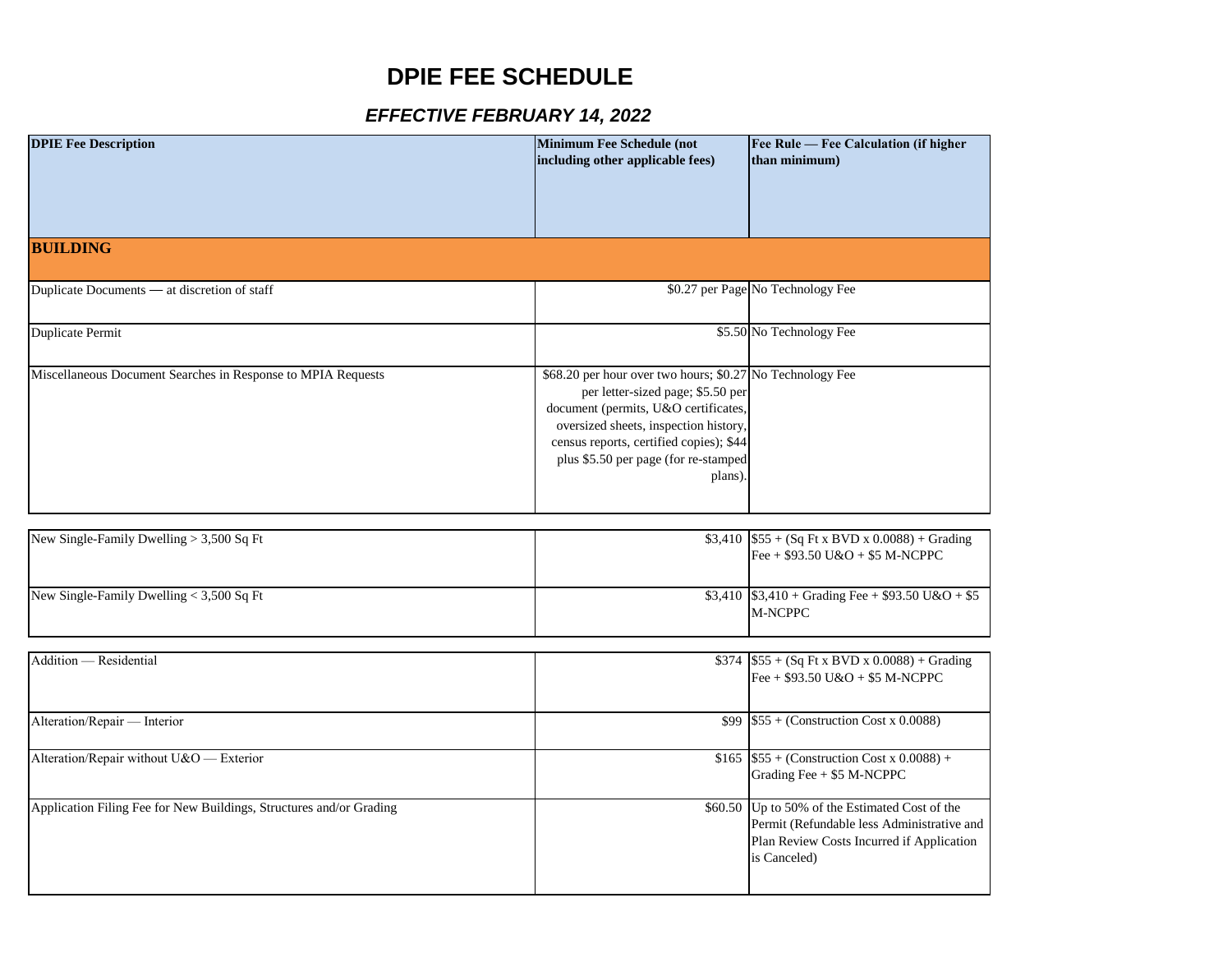| <b>DPIE Fee Description</b>                                             | <b>Minimum Fee Schedule (not</b><br>including other applicable fees) | Fee Rule - Fee Calculation (if higher<br>than minimum)                                                                                                                                           |
|-------------------------------------------------------------------------|----------------------------------------------------------------------|--------------------------------------------------------------------------------------------------------------------------------------------------------------------------------------------------|
|                                                                         |                                                                      |                                                                                                                                                                                                  |
| Areaway/External Stair Addition                                         | \$99                                                                 | $$55 + (Construction Cost x 0.0088) +$<br>Grading Fee + \$5 M-NCPPC                                                                                                                              |
| <b>Basement Finishing</b>                                               | \$374                                                                | $$55 + (Construction Cost x 0.0088)$                                                                                                                                                             |
| Building Permit — Modification/Revision Prior to Issuance — Residential |                                                                      | $$55$ $$55 + Grading$ Fee + \$5 M-NCPPC                                                                                                                                                          |
| Building Permit - Modification/Revision After Issuance - Residential    |                                                                      | $$110 \$110 + Grading$ Fee + \$5 M-NCPPC                                                                                                                                                         |
| Carport                                                                 |                                                                      | $$99$ $$55 + (Sq Ft x BVD x 0.0088) + Grading$<br>$\text{Fe} + \$5 \text{ M-NCPPC}$                                                                                                              |
| Deck or Pergola                                                         |                                                                      | $$126.50$ $$126.50 + Grading$ Fee + \$5 M-NCPPC                                                                                                                                                  |
| Demolition (Not Full Raze)                                              |                                                                      | \$143 (Demolition Cost x $0.0088$ ) + Grading Fee<br>if Exterior                                                                                                                                 |
| <b>Enclosed Existing Porch/Deck</b>                                     |                                                                      | \$126.50 $$55 + (Construction Cost x 0.0088) +$<br>\$93.50 U&O + \$5 M-NCPPC                                                                                                                     |
| Fence — Residential                                                     |                                                                      | $$121$ $$121 + Grading$ Fee + \$5 M-NCPPC                                                                                                                                                        |
| Fire Damage Permit                                                      |                                                                      | \$550 $$55 + (Construction Cost x 0.0088) + $5 M-$<br><b>NCPPC</b>                                                                                                                               |
| Fireplace with Chimney                                                  |                                                                      | $$137.50$ $$137.50 + $5$ M-NCPPC                                                                                                                                                                 |
| Fireplace/Wood Stove - Prefabricated                                    | \$99                                                                 | $$55 + (Construction Cost x 0.0088)$                                                                                                                                                             |
| Fire Sprinkler - Residential - NFPA 13D System Only                     | \$126.50                                                             |                                                                                                                                                                                                  |
| Fire Sprinkler - Residential - NFPA 13D System Only                     | \$126.50                                                             | Six or Fewer Sprinkler Heads Added and/or<br>Relocated in Basement or Grade Level, with<br>no Shifting of Cross-Mains or Risers, and<br>not Creating More Hydraulically<br>Demanding Remote Area |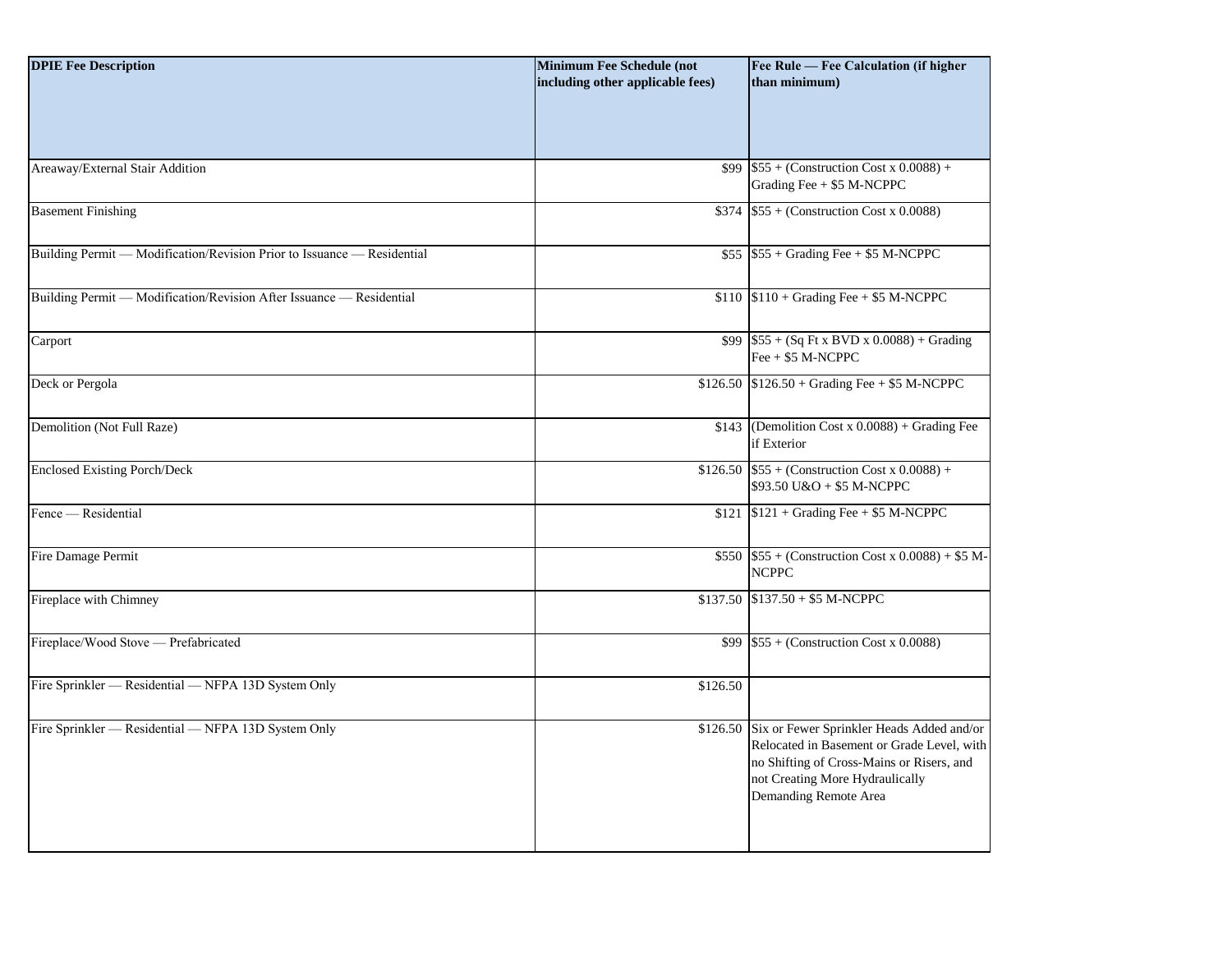| <b>DPIE Fee Description</b>                                            | <b>Minimum Fee Schedule (not</b><br>including other applicable fees) | Fee Rule - Fee Calculation (if higher<br>than minimum)                            |
|------------------------------------------------------------------------|----------------------------------------------------------------------|-----------------------------------------------------------------------------------|
|                                                                        |                                                                      |                                                                                   |
| Garage - Attached                                                      |                                                                      | \$99 $$55 + (Sq Ft x BVD x 0.0088) + Grading$<br>Fee + $$93.50$ U&O + \$5 M-NCPPC |
| Garage - Detached                                                      |                                                                      | \$99 $$55 + (Sq Ft x BVD x 0.0088) + Grading$<br>Fee + \$5 M-NCPPC                |
| Gazebo — Residential                                                   |                                                                      | $$99$ $$99 + $5$ M-NCPPC                                                          |
| Mobile Home Replacement Permit Fee - County (Existing Parks Only)      |                                                                      | $$1,237.50$ $$1,237.50 + $93.50 \text{ U&O} + $5 \text{ M-NCPPC}$                 |
| Mobile Home Replacement Permit Fee - Third-Party (Existing Parks Only) |                                                                      | $$412.50$ $$412.50 + $93.50 \text{ U&O} + $5 \text{ M-NCPPC}$                     |
| New Residential Permit Application Extension - Expired Permit          |                                                                      | \$110 Original Permit Fee, Based on Site Area<br>Not Final Inspected              |
| Open Pit                                                               |                                                                      | \$126.50 $$126.50 + Grading$ Fee + \$5 M-NCPPC                                    |
| Patio $> 500$ Sq Ft                                                    |                                                                      | \$126.50 $$126.50 + Grading$ Fee + \$5 M-NCPPC                                    |
| Permit Renewal - Residential                                           |                                                                      | $$110$ $$110 + $5$ M-NCPPC                                                        |
| Pole Barn                                                              |                                                                      | \$99 $$55 + (Construction Cost x 0.0088) +$<br>Grading Fee + \$5 M-NCPPC          |
| Pole Base                                                              |                                                                      | $$82.50$ $$82.50 + $38.50$ for each Additional Pole<br>Base + Grading Fee         |
| Ramp                                                                   |                                                                      | $$126.50$ $$126.50 + Grading$ Fee + \$5 M-NCPPC                                   |
| Raze - Residential                                                     |                                                                      | $$330$ $$330 + Grading$ Fee + \$5 M-NCPPC                                         |
| Retaining Wall $\rightarrow$ 2 ft. - Residential                       |                                                                      | \$99 $$55 + (Construction Cost x 0.0088) +$<br>Grading Fee + \$5 M-NCPPC          |
| Roofing — Shingles & Plywood — Residential                             |                                                                      | $$99$ $$55 + (Construction Cost x 0.0088)$                                        |
| Satellite Dish                                                         |                                                                      | $$82.50$ $$82.50 + $5$ M-NCPPC                                                    |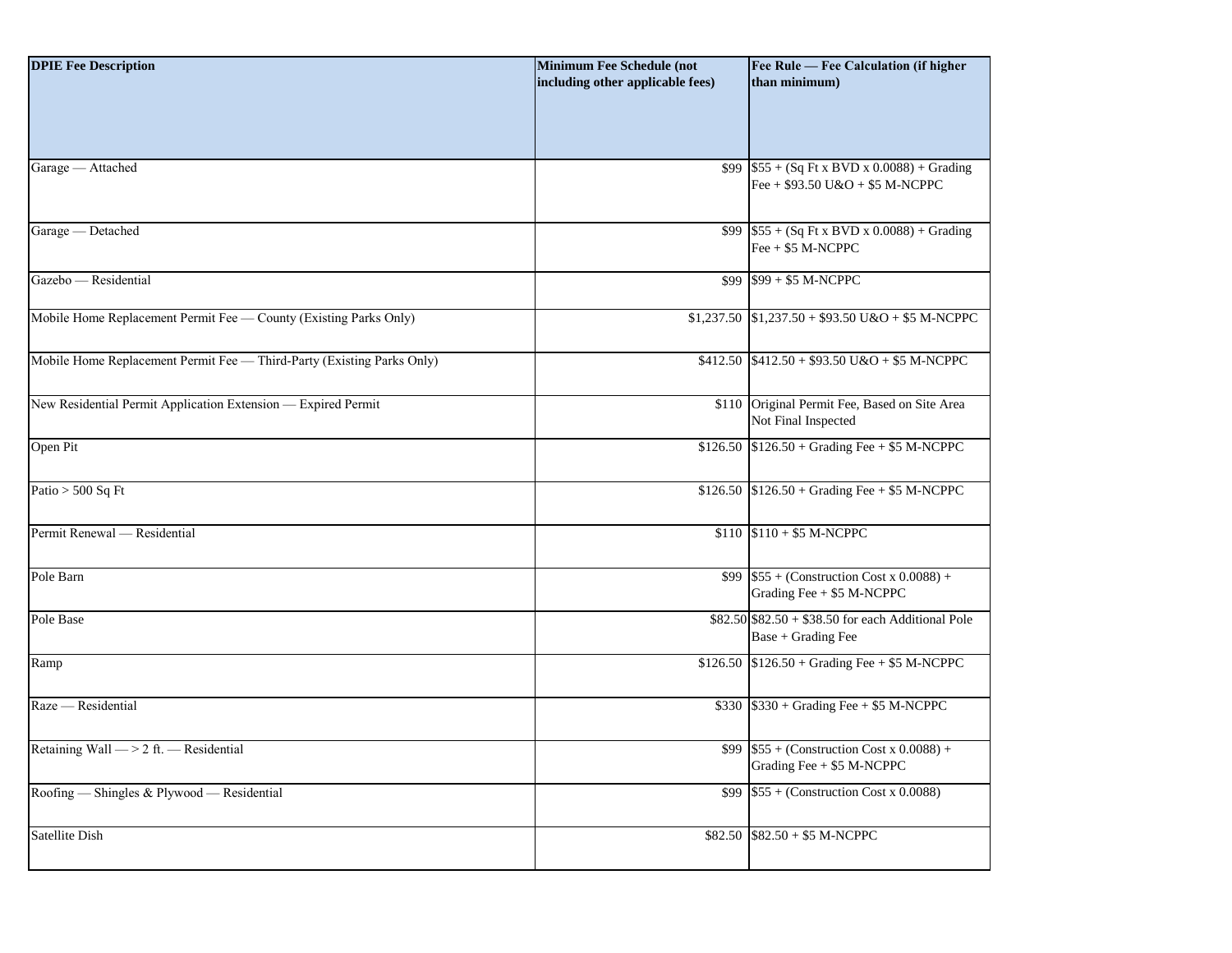| <b>DPIE Fee Description</b>                 | <b>Minimum Fee Schedule (not</b><br>including other applicable fees) | Fee Rule — Fee Calculation (if higher<br>than minimum)                                                                     |
|---------------------------------------------|----------------------------------------------------------------------|----------------------------------------------------------------------------------------------------------------------------|
|                                             |                                                                      |                                                                                                                            |
| Shed $> 150$ Sq Ft                          |                                                                      | $$99$ \$55 + (Construction Cost x 0.0088) +<br>Grading Fee + \$5 M-NCPPC                                                   |
| Solar Panels (Ground-mounted) - Residential |                                                                      | \$110 $$55 + (Construction Cost x 0.0088) +$<br>Grading Fee + \$5 M-NCPPC                                                  |
| Solar Panels (Roof-mounted) — Residential   |                                                                      | $$110$ \$55 + (Construction Cost x 0.0088)                                                                                 |
| Sun Room                                    |                                                                      | \$165 $$55 + (Construction Cost x 0.0088) +$<br>Grading Fee + \$93.50 U&O + \$5 M-<br><b>NCPPC</b>                         |
| Swimming Pool (Above-ground) - Residential  |                                                                      | $$110$ $$110 + $5$ M-NCPPC                                                                                                 |
| Swimming Pool (In-ground) — Residential     |                                                                      | $$247.50$ $$247.50 + Grading$ Fee + \$5 M-NCPPC                                                                            |
| Swimming Pool Restoration - Residential     |                                                                      | $$132$ $$132 + Grading$ Fee                                                                                                |
| Townhouse New Permit Application            |                                                                      | $$990 \& 990 + Grading$ Fee + \$5 M-NCPPC                                                                                  |
| <b>Townhouse New Permit Issuance</b>        |                                                                      | $$935$ $$55 + (Sq Ft x BVD x 0.0088) + Grading$<br>Fee + $$93.50$ U&O + \$5 M-NCPPC. Add<br>\$374.00 for Finished Basement |
| Townhouse New Permit Use & Occupancy        | \$93.50                                                              |                                                                                                                            |
| Underpinning                                |                                                                      | $$93.50$ \$55 + (Construction Cost x 0.0088) +<br><b>Grading Fee</b>                                                       |
| Use & Occupancy $-1$ & 2 Family Dwelling    | \$93.50                                                              |                                                                                                                            |
| Window Well                                 |                                                                      | \$99 $$55 + (Construction Cost x 0.0088) +$<br><b>Grading Fee</b>                                                          |

| Building Permit — Commercial | \$3,850 $$55 + (Sq Ft x BVD x 0.0088) + Grading$ |
|------------------------------|--------------------------------------------------|
|                              | Fee + $$231 \text{ U&O} + $5 \text{ M-NCPPC}$    |
|                              |                                                  |
|                              |                                                  |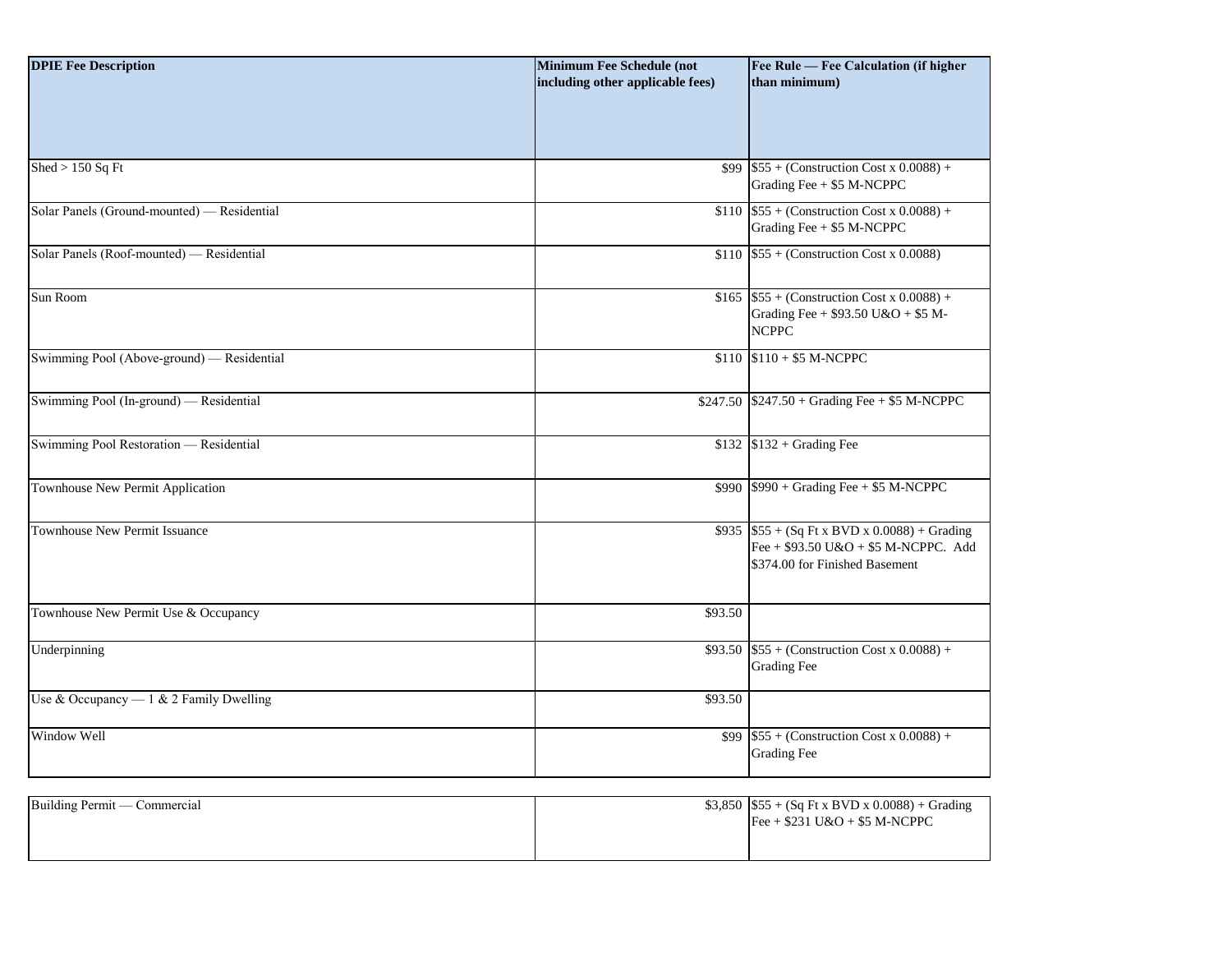| <b>DPIE Fee Description</b>                                                                                        | <b>Minimum Fee Schedule (not</b><br>including other applicable fees) | Fee Rule - Fee Calculation (if higher<br>than minimum)                                                                                                    |
|--------------------------------------------------------------------------------------------------------------------|----------------------------------------------------------------------|-----------------------------------------------------------------------------------------------------------------------------------------------------------|
|                                                                                                                    |                                                                      |                                                                                                                                                           |
| New Construction — Commercial                                                                                      |                                                                      | $$3,850$ \$55 + (Sq Ft x BVD x 0.0088) + Grading<br>Fee + $$231$ U&O + $$5$ M-NCPPC                                                                       |
| <b>Observation Stand</b>                                                                                           |                                                                      | \$110 $$55 + (Construction Cost x 0.0088) +$<br><b>Grading Fee</b>                                                                                        |
| Permit Extension — Commercial                                                                                      |                                                                      | $$220$ $$220 + $5$ M-NCPPC                                                                                                                                |
| Permit Renewal — Commercial                                                                                        |                                                                      | $$220$ $$220 + $5$ M-NCPPC                                                                                                                                |
| Preliminary Design Meeting                                                                                         | \$825                                                                |                                                                                                                                                           |
| ADA Chairlift/Vertical Lift (Exterior)                                                                             |                                                                      | $$126.50$ \$55 + (Construction Cost x 0.0088) +<br>Grading Fee $+$ \$5 M-NCPPC                                                                            |
| ADA Chairlift/Vertical Lift (Interior)                                                                             |                                                                      | \$126.50 $$55 + (Construction Cost x 0.0088)$                                                                                                             |
| Addition/Enlargement - Commercial                                                                                  |                                                                      | $$825$ $$55 + (Sq Ft x BVD x 0.0088) + Grading$<br>Fee + $$231$ U&O + $$5$ M-NCPPC                                                                        |
| Alteration/Repair - Interior                                                                                       |                                                                      | \$99 $$55 + (Construction Cost x 0.0088)$                                                                                                                 |
| Alteration/Repair without U&O - Exterior                                                                           |                                                                      | \$165 \$55 + (Construction Cost x 0.0088) +<br>Grading Fee + \$5 M-NCPPC                                                                                  |
| Application Filing Fee for New Buildings, Structures and/or Grading                                                |                                                                      | \$60.50 Up to 50% of the Estimated Cost of the<br>Permit (Refundable less Administrative and<br>Plan Review Costs Incurred if Application<br>is Canceled) |
| Building Permit — Modification/Revision Prior to Issuance — Commercial                                             |                                                                      | $$165$ $$165 + Grading$ Fee + \$5 M-NCPPC                                                                                                                 |
| Building Permit — Modification/Revision After Issuance — Commercial                                                |                                                                      | $$550$ $$550 + Grading$ Fee + \$5 M-NCPPC                                                                                                                 |
| Building Permit — Revision After Issuance — with No Changes to Plans and Handled by<br>Walk-Thru Only - Commercial | \$82.50                                                              |                                                                                                                                                           |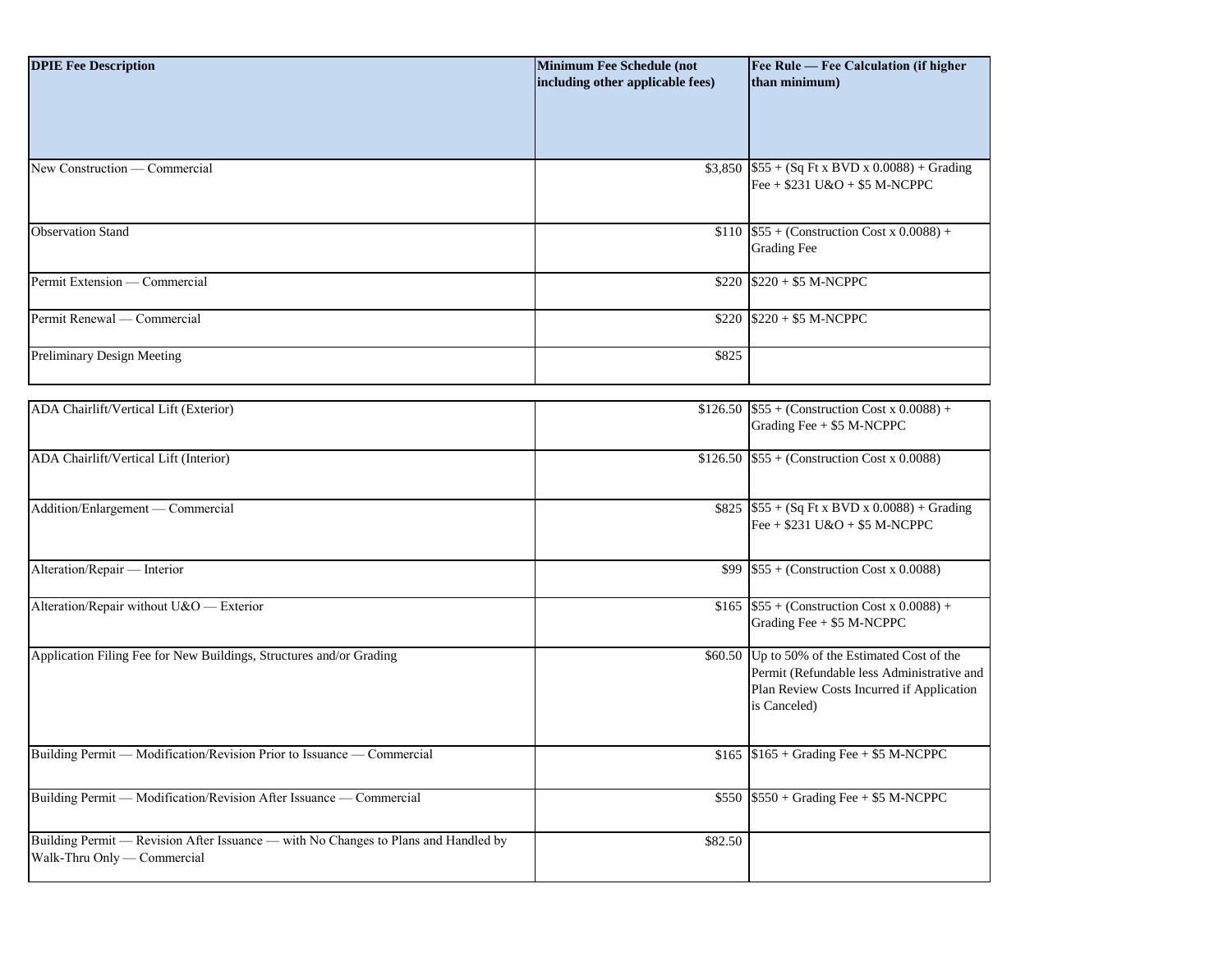| <b>DPIE Fee Description</b><br>Demolition (Not Full Raze) | <b>Minimum Fee Schedule (not</b><br>including other applicable fees) | Fee Rule - Fee Calculation (if higher<br>than minimum)<br>\$143 Demolition Cost x $\overline{0.0088 + \text{Grading} \text{Fee if}}$                                                      |
|-----------------------------------------------------------|----------------------------------------------------------------------|-------------------------------------------------------------------------------------------------------------------------------------------------------------------------------------------|
|                                                           |                                                                      | Exterior                                                                                                                                                                                  |
| Elevator — Interior                                       |                                                                      | $$126.50$ \$55 + (Construction Cost x 0.0088)                                                                                                                                             |
| Fence — Commercial                                        |                                                                      | $$165$ $$165 + Grading$ Fee + \$5 M-NCPPC                                                                                                                                                 |
| Fire Alarm                                                |                                                                      | \$220 Per Floor                                                                                                                                                                           |
| Fire Sprinkler — Commercial                               |                                                                      | 192.50 Ten or Fewer Sprinkler Heads Added and/or<br>Relocated, with no New Mains or Shifting<br>of Cross-Mains or Risers, and not Creating<br>More Hydraulically Demanding Remote<br>Area |
| Fire Sprinkler — Commercial (0-10,000 Sq Ft)              |                                                                      | \$192.50 (Construction Cost x 0.0088) or \$3.3 per<br>Sprinkler Head                                                                                                                      |
| Fire Sprinkler — Commercial (10,001-30,000 Sq Ft)         |                                                                      | \$275 (Construction Cost x 0.0088) or \$3.3 per<br>Sprinkler Head                                                                                                                         |
| Fire Sprinkler — Commercial (30,001-75,000 Sq Ft)         |                                                                      | \$330 (Construction Cost x 0.0088) or \$3.3 per<br>Sprinkler Head                                                                                                                         |
| Fire Sprinkler — Commercial (75,001-125,000 Sq Ft)        |                                                                      | $$440$ (Construction Cost x 0.0088) or \$3.3 per<br>Sprinkler Head                                                                                                                        |
| Fire Sprinkler — Commercial (125,001-200,000 Sq Ft)       |                                                                      | \$550 (Construction Cost x 0.0088) or \$3.3 per<br>Sprinkler Head                                                                                                                         |
| Fire Sprinkler — Commercial (200,001 or Larger Sq Ft)     |                                                                      | \$660 (Construction Cost x 0.0088) or \$3.3 per<br>Sprinkler Head                                                                                                                         |
| Fire Suppression Hood                                     | \$192.50                                                             |                                                                                                                                                                                           |
| Mechanical Permit - Commercial/Residential                |                                                                      | \$71.50 1.1% of Mechanical Construction Cost                                                                                                                                              |
| Raze — Commercial                                         |                                                                      | $$825$ $$825 + Grading$ Fee + \$5 M-NCPPC                                                                                                                                                 |
| Retaining Wall — Commercial                               |                                                                      | \$165 \$55 + (Construction Cost x 0.0088) +<br>Grading Fee $+$ \$5 M-NCPPC                                                                                                                |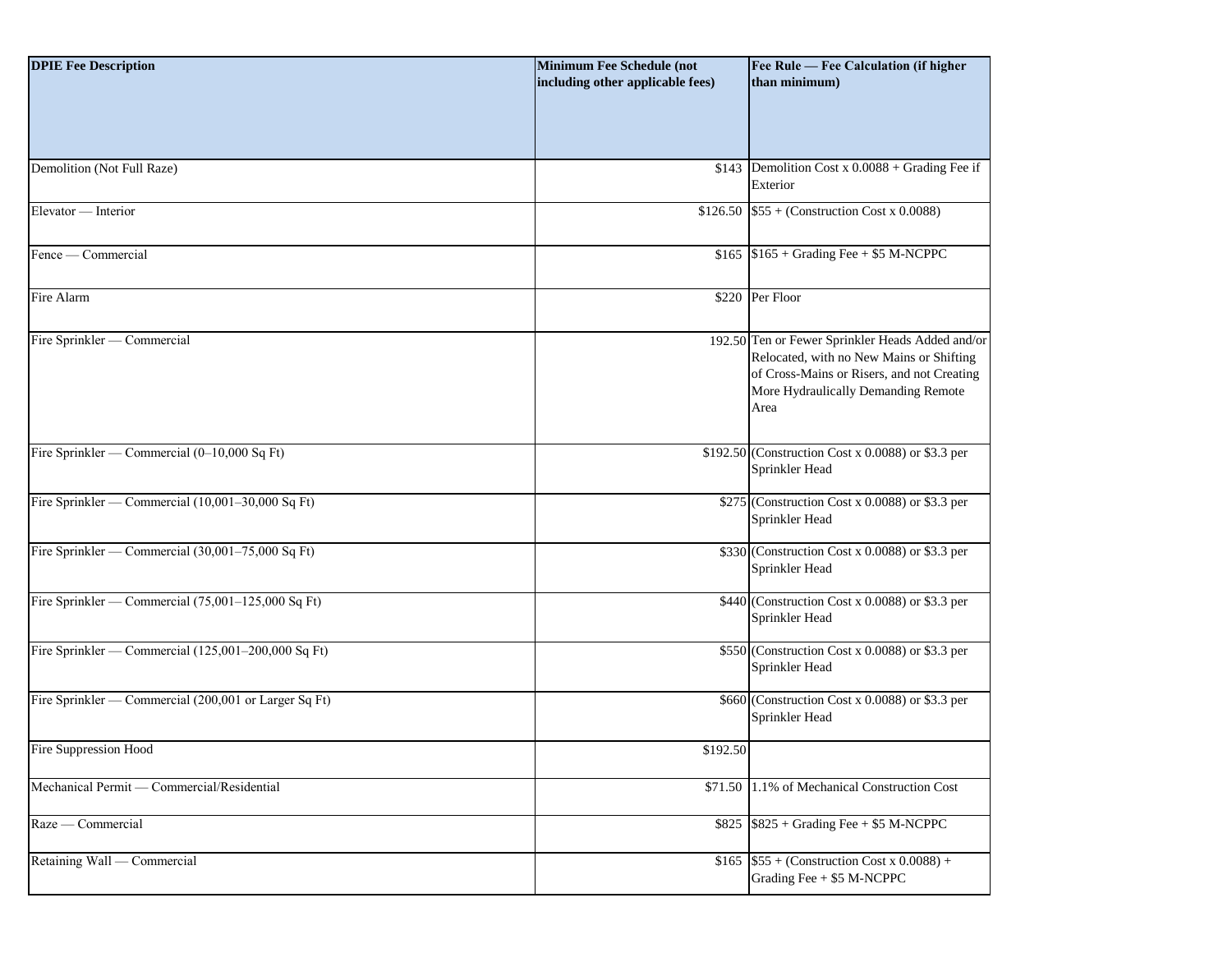| <b>DPIE Fee Description</b>                                               | <b>Minimum Fee Schedule (not</b><br>including other applicable fees) | Fee Rule - Fee Calculation (if higher<br>than minimum)                              |
|---------------------------------------------------------------------------|----------------------------------------------------------------------|-------------------------------------------------------------------------------------|
| Roofing — Covering — Commercial                                           |                                                                      | \$165 $$55 + (Construction Cost x 0.0088)$                                          |
| Signs, Freestanding                                                       |                                                                      | \$220 $$55 + (Construction Cost x 0.0088) +$<br>Grading Fee + \$5 M-NCPPC           |
| Signs, Reface (Ground Mounted and Wall Mounted)                           |                                                                      | $$60.50$ $$60.50 + $5$ M-NCPPC                                                      |
| Signs, Wall Mounted                                                       |                                                                      | $$60.50$ $$60.50 + $5$ M-NCPPC                                                      |
| Solar Panels (Ground-mounted/Pole) — Commercial                           |                                                                      | \$220 $$55 + (Construction Cost x 0.0088) +$<br>Grading Fee + \$5 M-NCPPC           |
| Solar Panels (Roof-mounted) — Commercial                                  |                                                                      | \$220 $$55 + (Construction Cost x 0.0088)$                                          |
| Swimming Pool — Commercial                                                |                                                                      | $$825$ $$825 + Grading$ Fee if In-ground + \$231<br>$U&O+ $5 M-NCPPC$               |
| Tanks (Above ground)                                                      |                                                                      | \$137.50 $$55 + (Construction Cost x 0.0088) +$<br>Grading Fee + \$5 M-NCPPC        |
| Tanks (Below ground)                                                      |                                                                      | \$137.50 $$55 + (Construction Cost x 0.0088) +$<br><b>Grading Fee</b>               |
| Tanks (Removal)                                                           |                                                                      | $$143$ \$55 + (Construction Cost x 0.0088) +<br><b>Grading Fee</b>                  |
| Tenant Fit-out (New)                                                      |                                                                      | $$165$ $$55 + (Construction Cost x 0.0088) + $231$<br>U&O                           |
| <b>Tower Crane</b>                                                        |                                                                      | $$550$ $$550 + Grading$ Fee                                                         |
| Special Event (Including Farmers' Market) — Organizer's Temporary U&O Fee |                                                                      | \$165 If applied for after April 30th                                               |
| Special Event (Including Farmers' Market) — Organizer's Temporary U&O Fee |                                                                      | \$99 If applied for by April 30th                                                   |
| Special Event                                                             |                                                                      | \$165 (First Ten Structures) \$165 + \$22 for Each Additional Structure<br>over Ten |
| Use & Occupancy (Food Facilities)                                         | \$148.50                                                             |                                                                                     |
| Use & Occupancy (Non-Food Facilities)                                     | \$143                                                                |                                                                                     |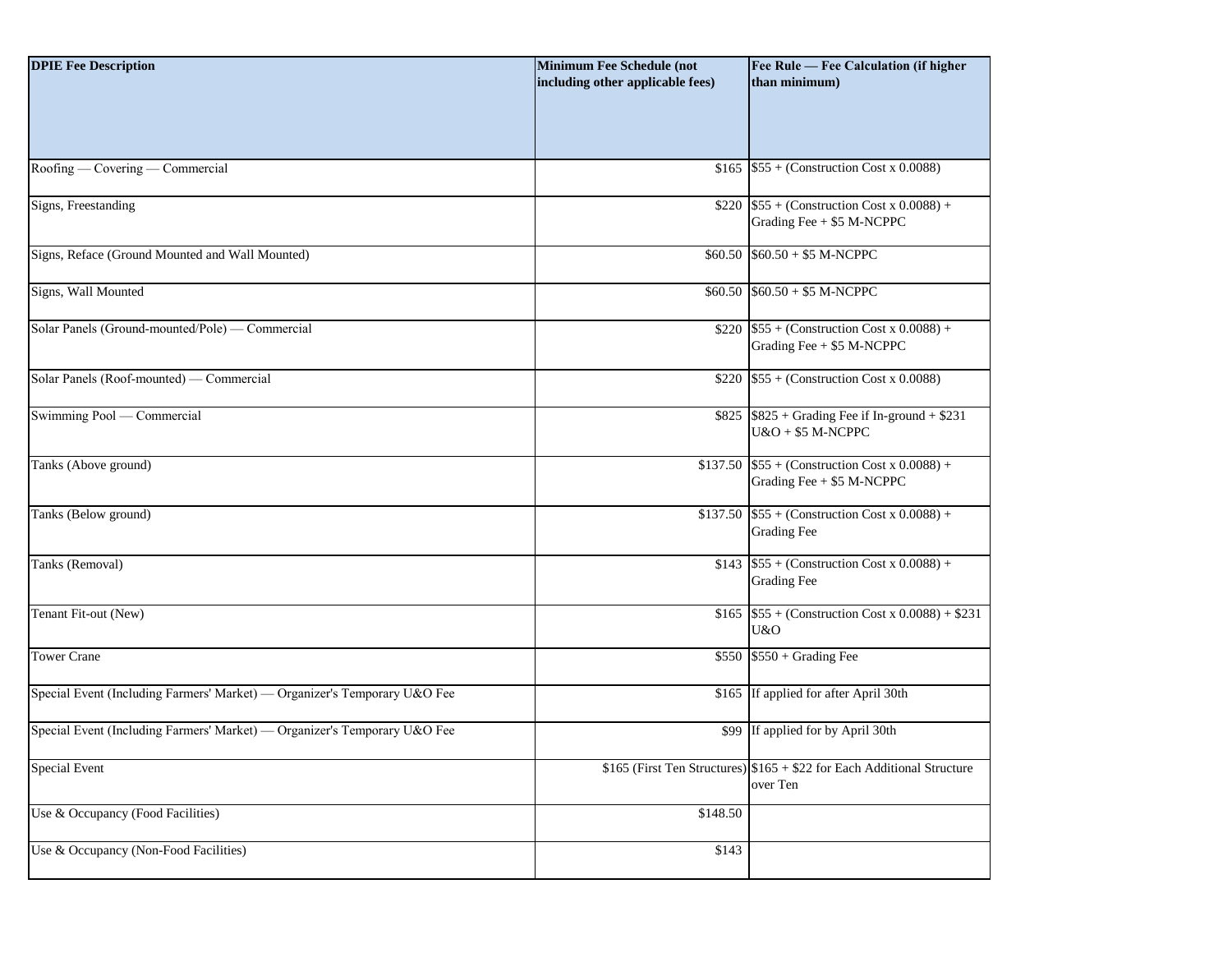| <b>DPIE Fee Description</b>                                                            | <b>Minimum Fee Schedule (not</b><br>including other applicable fees) | Fee Rule - Fee Calculation (if higher<br>than minimum)                              |
|----------------------------------------------------------------------------------------|----------------------------------------------------------------------|-------------------------------------------------------------------------------------|
| Use & Occupancy - New Building or Addition, Alteration, or Repair to Existing Building | \$231                                                                |                                                                                     |
| Use & Occupancy - No Construction - New Tenant or Owner Change                         | \$165                                                                |                                                                                     |
| Use & Occupancy — Temporary Construction Trailer                                       | \$220                                                                |                                                                                     |
| Use & Occupancy - Temporary                                                            |                                                                      | \$165 (First Ten Structures) $$165 + $22$ for Each Additional Structure<br>over Ten |
| Use & Occupancy — Temporary — Government/Municipal Sponsored                           | \$99                                                                 |                                                                                     |
| Variance Application Fee                                                               | \$192.50                                                             | No Technology Fee                                                                   |
| Waterproofing - Exterior Work                                                          |                                                                      | $$165$ $$165 + Grading$ Fee                                                         |
| Waterproofing - Interior Work                                                          | \$165                                                                |                                                                                     |
| Electrical Permit Fee - A/C Equipment Unit                                             | \$33                                                                 |                                                                                     |
| Electrical Permit Fee - Appliance                                                      | \$49.50                                                              |                                                                                     |
| Electrical Permit Fee - Audio/Visual Equipment                                         | \$93.50                                                              |                                                                                     |
| Electrical Permit Fee - Bonding Only                                                   | \$99                                                                 |                                                                                     |
| Electrical Permit Fee - Data/Telephone Equipment                                       | \$93.50                                                              |                                                                                     |
| Electrical Permit Fee - Dental Chair                                                   | \$44                                                                 |                                                                                     |
| Electrical Permit Fee - Dispenser with Pump                                            | \$77                                                                 |                                                                                     |
| Electrical Permit Fee - Electrical Demolition                                          | \$77                                                                 |                                                                                     |
| Electrical Permit Fee — Electrical Sign                                                | \$44                                                                 |                                                                                     |
| Electrical Permit Fee - Fire Alarm                                                     | \$93.50                                                              |                                                                                     |
| Electrical Permit Fee - Generator                                                      | \$49.50                                                              |                                                                                     |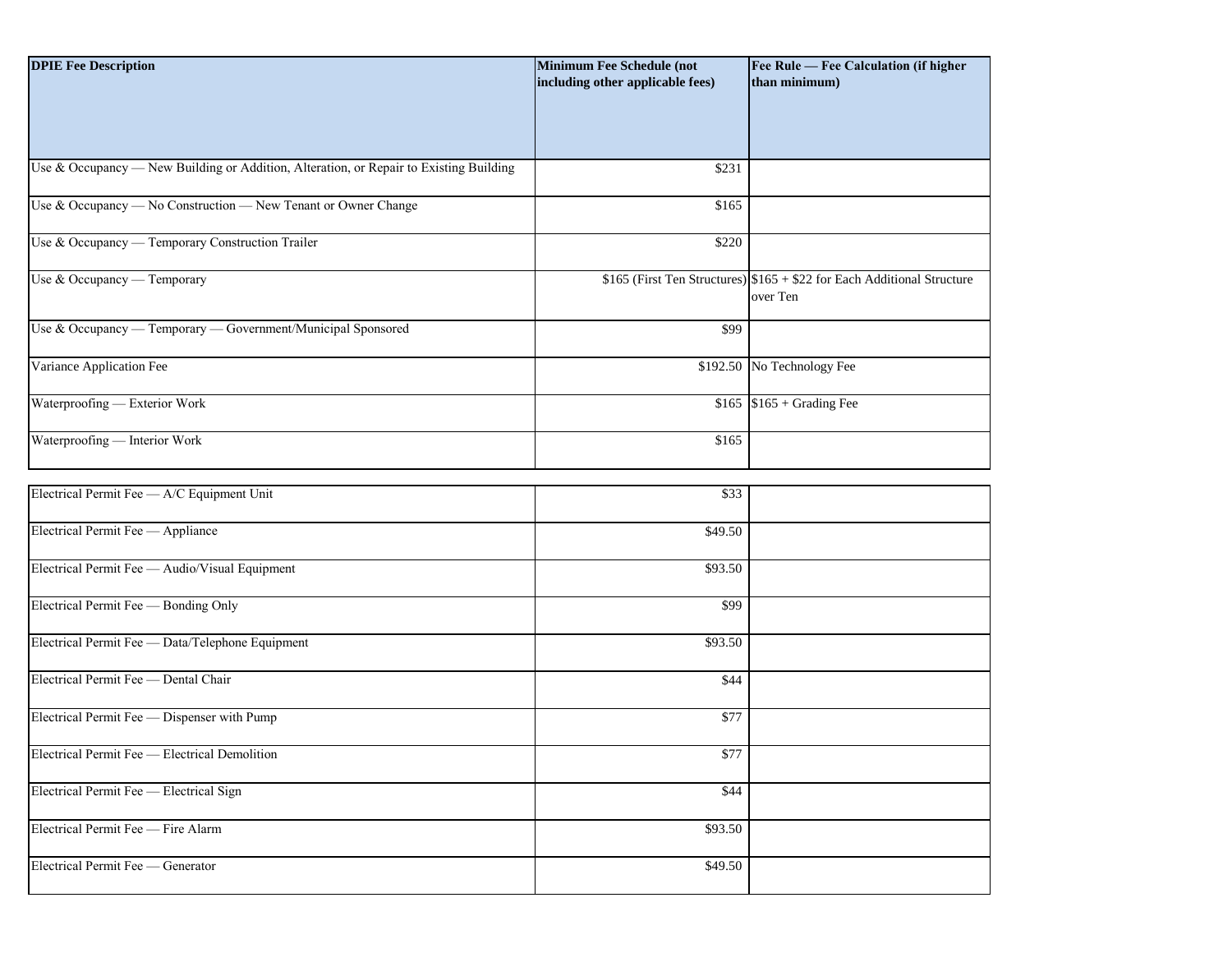| <b>DPIE Fee Description</b>                                               | <b>Minimum Fee Schedule (not</b><br>including other applicable fees) | Fee Rule - Fee Calculation (if higher<br>than minimum) |
|---------------------------------------------------------------------------|----------------------------------------------------------------------|--------------------------------------------------------|
|                                                                           |                                                                      |                                                        |
| Electrical Permit Fee - Heating Equipment Unit                            | \$33                                                                 |                                                        |
| Electrical Permit Fee - Imaging Equipment (CT Scan, MRI, X-ray)           | \$82.50                                                              |                                                        |
| Electrical Permit Fee - Light Fixture, Exclude Light Pole (Segment of 15) | \$27.50                                                              |                                                        |
| Electrical Permit Fee - Light Pole                                        | \$44                                                                 |                                                        |
| Electrical Permit Fee - Motor                                             | \$33                                                                 |                                                        |
| Electrical Permit Fee - Motor Control Center                              | \$143                                                                |                                                        |
| Electrical Permit Fee - New Home (Up to 400 Amps)                         | \$165                                                                |                                                        |
| Electrical Permit Fee - New Home (Over 400 Amps)                          | \$231                                                                |                                                        |
| Electrical Permit Fee - Office Partition (Relocatable) Furniture Whip     | \$33                                                                 |                                                        |
| Electrical Permit Fee - Radio/TV/Satellite Communication Station          | \$93.50                                                              |                                                        |
| Electrical Permit Fee — Re-Introduction of Power                          | \$99                                                                 |                                                        |
| Electrical Permit Fee - Rough Wire Outlet, Segment of 15                  | \$27.50                                                              |                                                        |
| Electrical Permit Fee - Security Alarm                                    | \$93.50                                                              |                                                        |
| Electrical Permit Fee — Service Equipment/Heavy Up (Up to 300 Amps)       | \$77                                                                 |                                                        |
| Electrical Permit Fee — Service Equipment/Heavy Up (Over 300 Amps)        | \$148.50                                                             |                                                        |
| Electrical Permit Fee - Spray Paint Booth                                 | \$165                                                                |                                                        |
| Electrical Permit Fee - Sub Panel (Up to 300 Amps)                        | \$77                                                                 |                                                        |
| Electrical Permit Fee - Sub Panel (Over 300 Amps)                         | \$99                                                                 |                                                        |
| Electrical Permit Fee - Swimming Pool                                     | \$126.50                                                             |                                                        |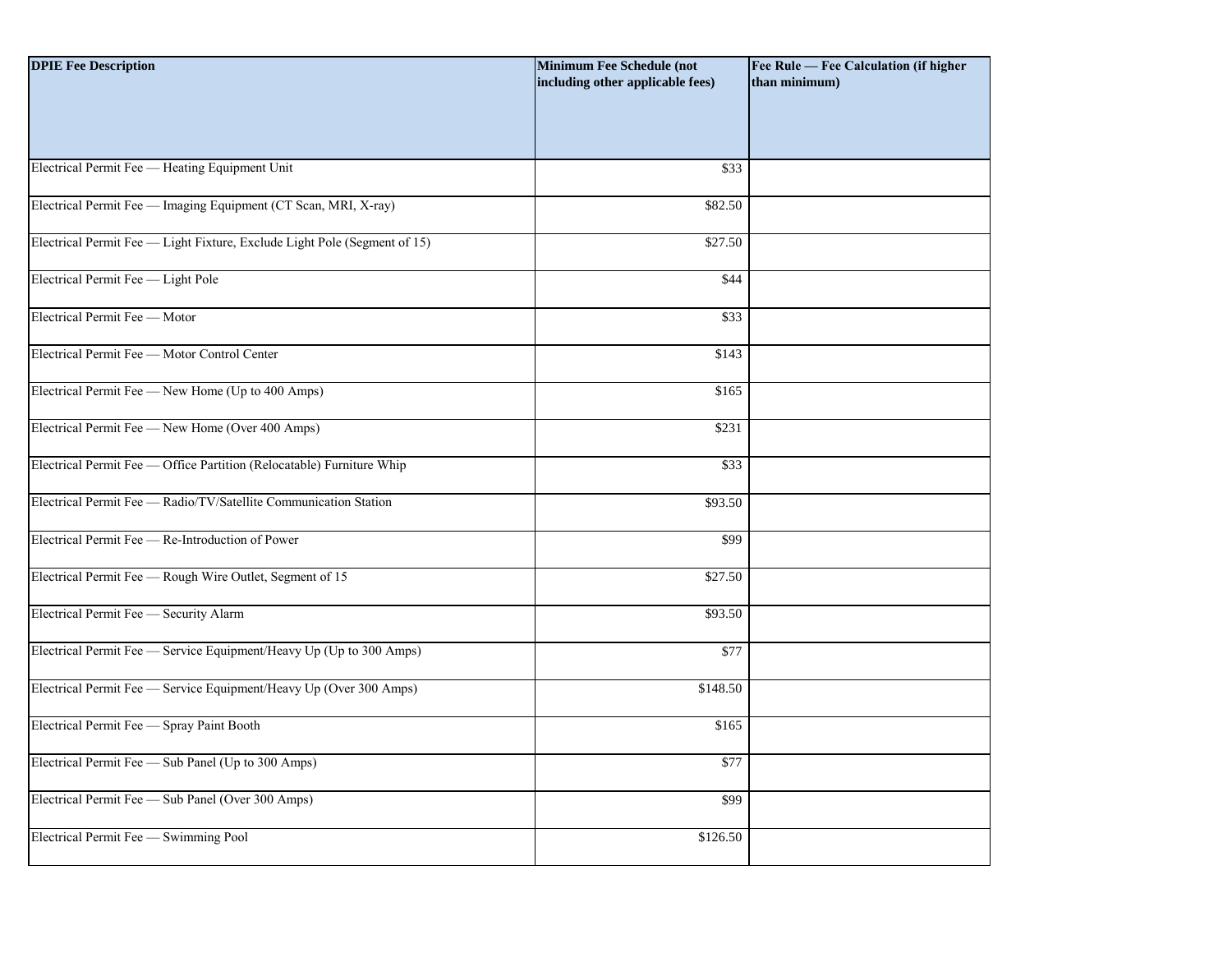| <b>DPIE Fee Description</b>                                                                   | <b>Minimum Fee Schedule (not</b><br>including other applicable fees) | Fee Rule — Fee Calculation (if higher<br>than minimum) |
|-----------------------------------------------------------------------------------------------|----------------------------------------------------------------------|--------------------------------------------------------|
|                                                                                               |                                                                      |                                                        |
| Electrical Permit Fee - Temporary Fire Alarm                                                  | \$77                                                                 |                                                        |
| Electrical Permit Fee - Therapeutic Pool, Spa, Tub, Hydro-massage                             | \$77                                                                 |                                                        |
| Electrical Permit Fee - Transfer Switch                                                       | \$49.50                                                              |                                                        |
| Electrical Permit Fee - Transformer and UPS System                                            | \$60.50                                                              |                                                        |
| Electrical Permit Fee - Work with Power Company                                               | \$44                                                                 |                                                        |
| Electrical Permit Fee - Whole House Low Voltage                                               | \$165                                                                |                                                        |
| New Electrical Permit Fee - Cut-in Power                                                      | \$99                                                                 |                                                        |
| New Electrical Permit Fee - Disconnect - Amp                                                  | \$104.50                                                             |                                                        |
| New Electrical Permit Fee - Exit Sign (Segment of 15)                                         | \$38.50                                                              |                                                        |
| New Electrical Permit Fee - Fire Pump                                                         | \$302.50                                                             |                                                        |
| New Electrical Permit Fee - Meter Stack/Replacement (Individual Meter)                        | \$38.50                                                              |                                                        |
| New Electrical Permit Fee - Miscellaneous                                                     | \$82.50                                                              |                                                        |
| New Electrical Permit Fee - Multifamily Dwelling - Apts/Condos (Individual Meters)            | \$104.50                                                             |                                                        |
| New Electrical Permit Fee - Smoke Detector (Segment of 15)                                    | \$38.50                                                              |                                                        |
| New Electrical Permit Fee - Solar PV System - Commercial (Group of 100<br>Panels)/Residential | \$77/\$82.50                                                         |                                                        |
| New Electrical Permit Fee - Temporary Wiring                                                  | \$121                                                                |                                                        |
| New Electrical Permit Fee - Thermostat                                                        | \$49.50                                                              |                                                        |
| New Electrical Permit Fee - Trench                                                            | \$99                                                                 |                                                        |
| New Electrical Permit Fee - Work Started by Others                                            | \$165                                                                |                                                        |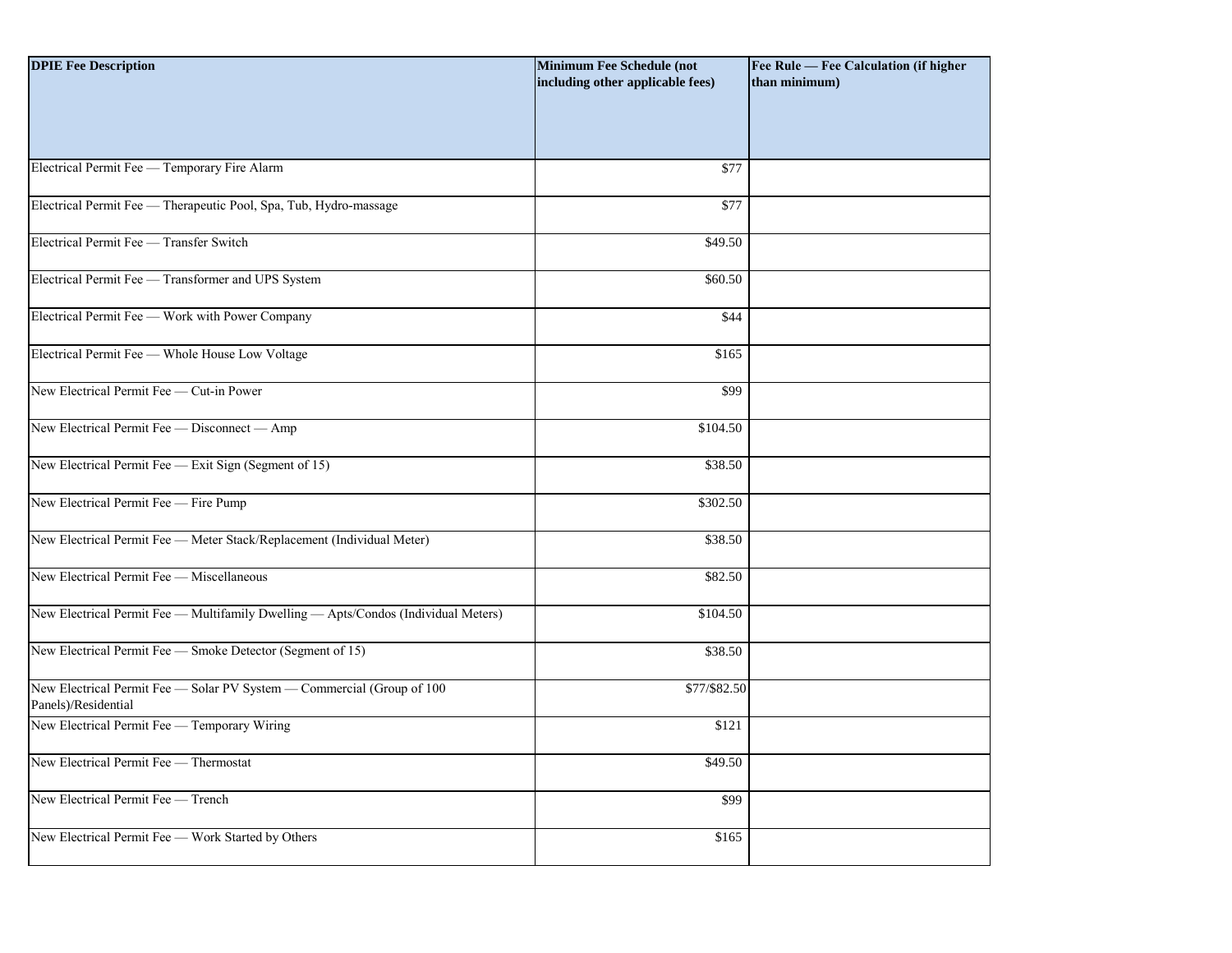| <b>DPIE Fee Description</b>                                                         | <b>Minimum Fee Schedule (not</b><br>including other applicable fees) | Fee Rule - Fee Calculation (if higher<br>than minimum)                                                    |
|-------------------------------------------------------------------------------------|----------------------------------------------------------------------|-----------------------------------------------------------------------------------------------------------|
| <b>SITE ROAD</b>                                                                    |                                                                      |                                                                                                           |
| Grading Fee (5,000 Sq Ft or Less of Disturbed Area Outside Public R/W)              |                                                                      | \$44 Flat Fee                                                                                             |
| Grading Fee (Outside Public R/W) — Application Fee                                  |                                                                      | \$44 \$0.00294/Sq Ft of Disturbed Area Outside<br>Public R/W                                              |
| Grading Fee (Outside Public R/W) — Remaining Balance                                |                                                                      | \$44 \$0.0088/Sq Ft of Disturbed Area Outside<br>Public R/W Minus Application Fee<br>Previously Collected |
| Grading Fee - Permit Extension                                                      |                                                                      | \$44 \$0.0088/Sq Ft of Disturbed Area Outside<br>Public R/W based on Site Area Not Final<br>Inspected     |
| Grading Fee - Minor Permit Modification                                             |                                                                      | \$110 Cost of Plan Review Services                                                                        |
| Grading Fee - Major Permit Revision                                                 |                                                                      | \$110 Cost of Plan Review Services                                                                        |
| Site Development Concept Plan Review - Church or Non-Profit                         | \$275                                                                |                                                                                                           |
| Site Development Concept Plan Review — Commercial                                   | \$550                                                                |                                                                                                           |
| Site Development Concept Plan Review (1 Residential Lot)                            | \$165                                                                |                                                                                                           |
| Site Development Concept Plan Review (2 or More Residential Lots)                   | \$550                                                                |                                                                                                           |
| Site Development Concept Plan Revision                                              |                                                                      | \$110 25% of the Original Fee                                                                             |
| Site Development Concept Plan Extension                                             | \$110                                                                |                                                                                                           |
| SWM/SD As Built Plan                                                                | \$412.50 Flat Fee                                                    |                                                                                                           |
| SWM/SD As Built Plan - Non-profit, Church, Tax Exempt                               | $$206.25$ Flat Fee                                                   |                                                                                                           |
| SWM/SD Permit Application Fee (Private and Public Systems Outside Public R/W)       |                                                                      | 11% of Construction Cost x 1/3                                                                            |
| SWM/SD Remaining Permit Fee Balance (Private and Public Systems Outside Public R/W) |                                                                      | 11% of Construction Cost Minus<br>Application Fee Previously Paid                                         |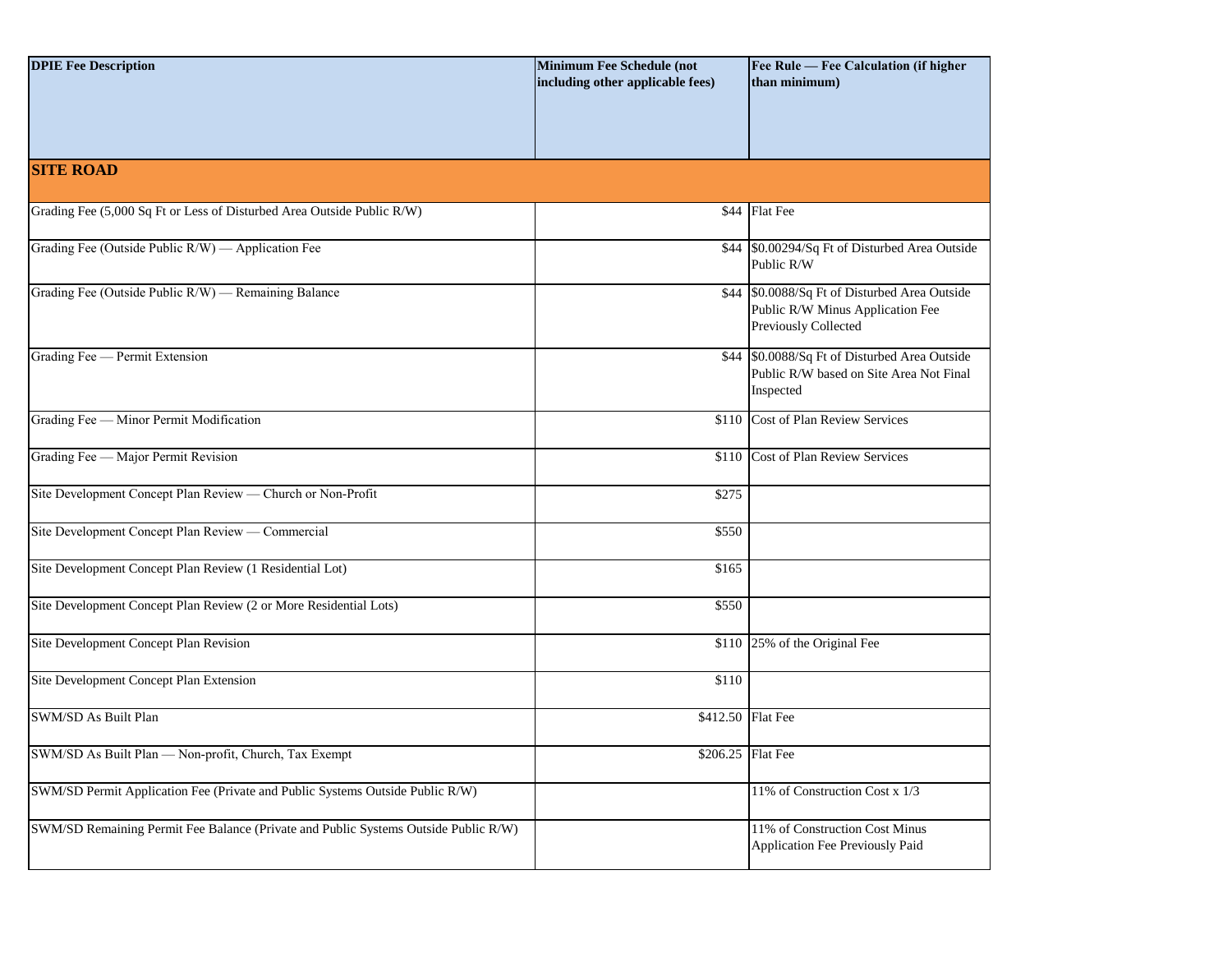| <b>DPIE Fee Description</b>                                                      | <b>Minimum Fee Schedule (not</b><br>including other applicable fees) | Fee Rule — Fee Calculation (if higher<br>than minimum) |
|----------------------------------------------------------------------------------|----------------------------------------------------------------------|--------------------------------------------------------|
|                                                                                  |                                                                      |                                                        |
| SWM/SD Permit Revision Fee Major (Private and Public Systems Outside Public R/W) |                                                                      | 11% of Total Construction Cost of Revised<br>Portion   |
| SWM/SD Permit Revision Fee Minor (Private and Public Systems Outside Public R/W) |                                                                      | \$110 Flat Fee                                         |
| SWM/SD Permit Extension Fee (Private and Public Systems Outside Public R/W)      |                                                                      | 25% of Original Permit Fee                             |
| SWM/SD Plans Update if Permit Not Issued 24 Months after "Technical" Approval    | \$110                                                                |                                                        |
|                                                                                  |                                                                      |                                                        |
| SWM Fee in Lieu                                                                  | Based on Concept Letter No Technology Fee                            |                                                        |
|                                                                                  |                                                                      |                                                        |
| Critical Area/Reforestation — Fee in Lieu                                        | Amount Approved by M-NCPPC No Technology Fee                         |                                                        |
|                                                                                  |                                                                      |                                                        |
| Stormwater Management Pond Maintenance (public pond \$100k or less)              | \$11,000 Flat Fee                                                    |                                                        |
| Stormwater Management Pond Maintenance (public pond exceeding \$100k)            |                                                                      | 11% of Total Construction Cost                         |
|                                                                                  |                                                                      |                                                        |
| Floodplain Information Request                                                   | \$55                                                                 |                                                        |
| Floodplain Modeling (GIS by County) - 1 Residential Lot                          |                                                                      | \$275 Flat Fee                                         |
| Floodplain Modeling (GIS by County) — Existing Conditions                        |                                                                      | \$2,750 Per Tributary                                  |
| Floodplain Modeling (GIS by County) — Existing &/or Proposed Conditions          | \$3,850                                                              | Per Tributary                                          |
| Floodplain Study/Delineation Review - Length of Stream                           |                                                                      | \$0.55 Per LF of Stream                                |
| Floodplain Study/Delineation Review - Structures                                 |                                                                      | \$220 Per Structure                                    |
| Floodplain Study/Delineation Review - Set Elevation                              |                                                                      | \$55 Flat Fee                                          |
|                                                                                  |                                                                      |                                                        |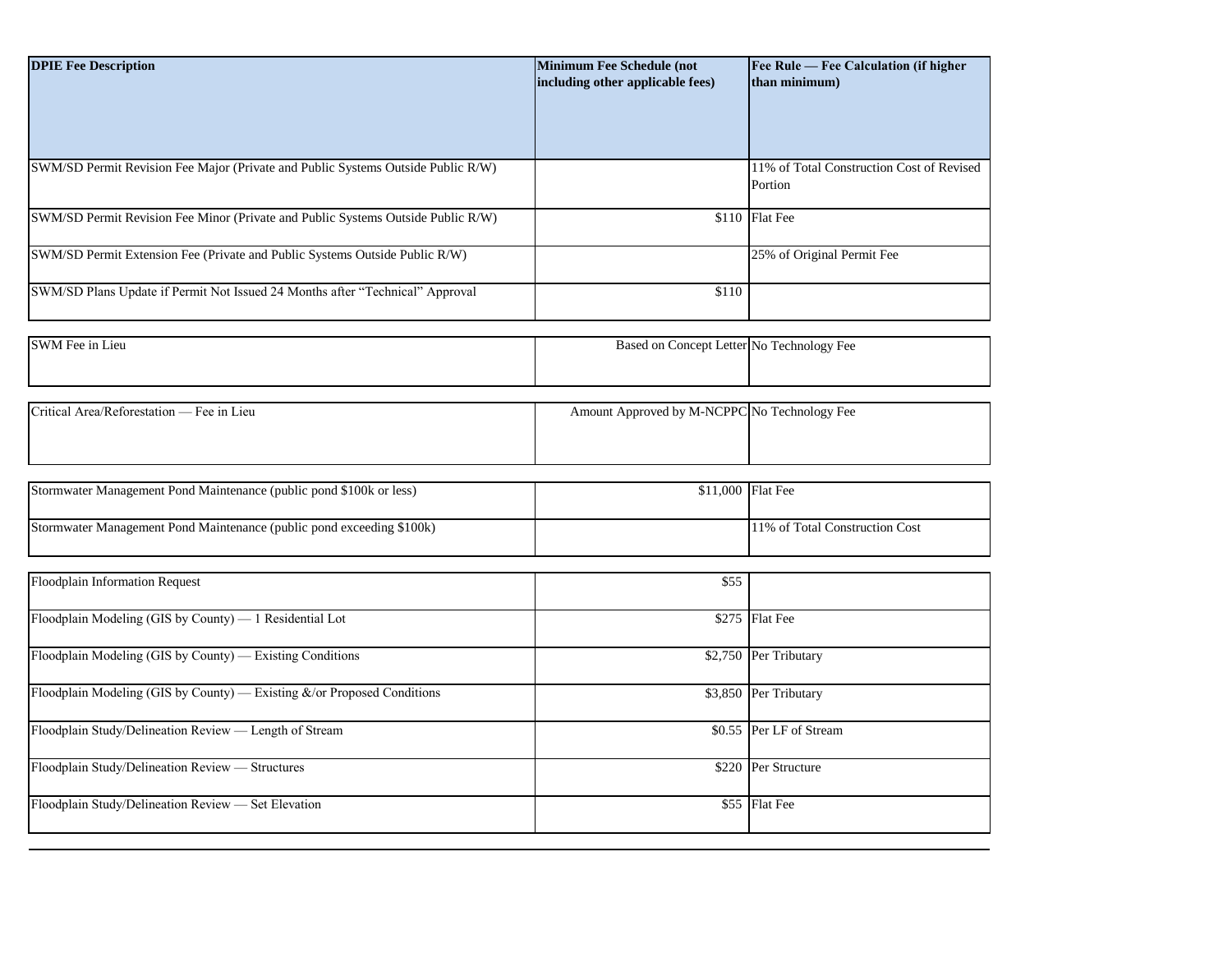| <b>DPIE Fee Description</b>     | <b>Minimum Fee Schedule (not</b><br>including other applicable fees) | <b>Fee Rule — Fee Calculation (if higher)</b><br>than minimum) |
|---------------------------------|----------------------------------------------------------------------|----------------------------------------------------------------|
| Tree Preservation — Fee in Lieu |                                                                      | Amount Approved by M-NCPPC; No<br><b>Technology Fee</b>        |

| Restoration Permit Fee — Residential — Site Road Fee |         | $$132$ $$132 + Grading$ Fee |
|------------------------------------------------------|---------|-----------------------------|
| Restoration Permit Fee — Commercial — Site Road Fee  |         | $$220$ $$220 + Grading$ Fee |
| Temporary Gravel Access Permit                       | \$330   |                             |
| Temporary Gravel Access Permit Extension             | \$82.50 |                             |
| Special Drain Permit                                 |         | \$110 \$110 per Connection  |

| Driveway Apron Rural Double Pipe                | \$346.50 |                                         |
|-------------------------------------------------|----------|-----------------------------------------|
| Driveway Apron Rural Double Pipe & End Sections | \$429    |                                         |
| Driveway Apron Rural Double Pipe & Headwalls    | \$511.50 |                                         |
| Driveway Apron Rural Double Swale               | \$198    |                                         |
| Driveway Apron Rural Single Pipe                | \$198    |                                         |
| Driveway Apron Rural Single Pipe & End Sections | \$280.50 |                                         |
| Driveway Apron Rural Single Pipe & Headwalls    | \$363    |                                         |
| Driveway Apron Rural Single Swale               | \$165    |                                         |
| Driveway Apron Urban Double Standard            | \$275    |                                         |
| Driveway Apron Urban Single Standard            | \$187    |                                         |
| Driveway Parking Pad Permit                     |          | $$99$ $$99 + Grading$ Fee + \$5 M-NCPPC |
| Driveway Permit Extension                       |          | \$27.50 25% of Original Permit Fee      |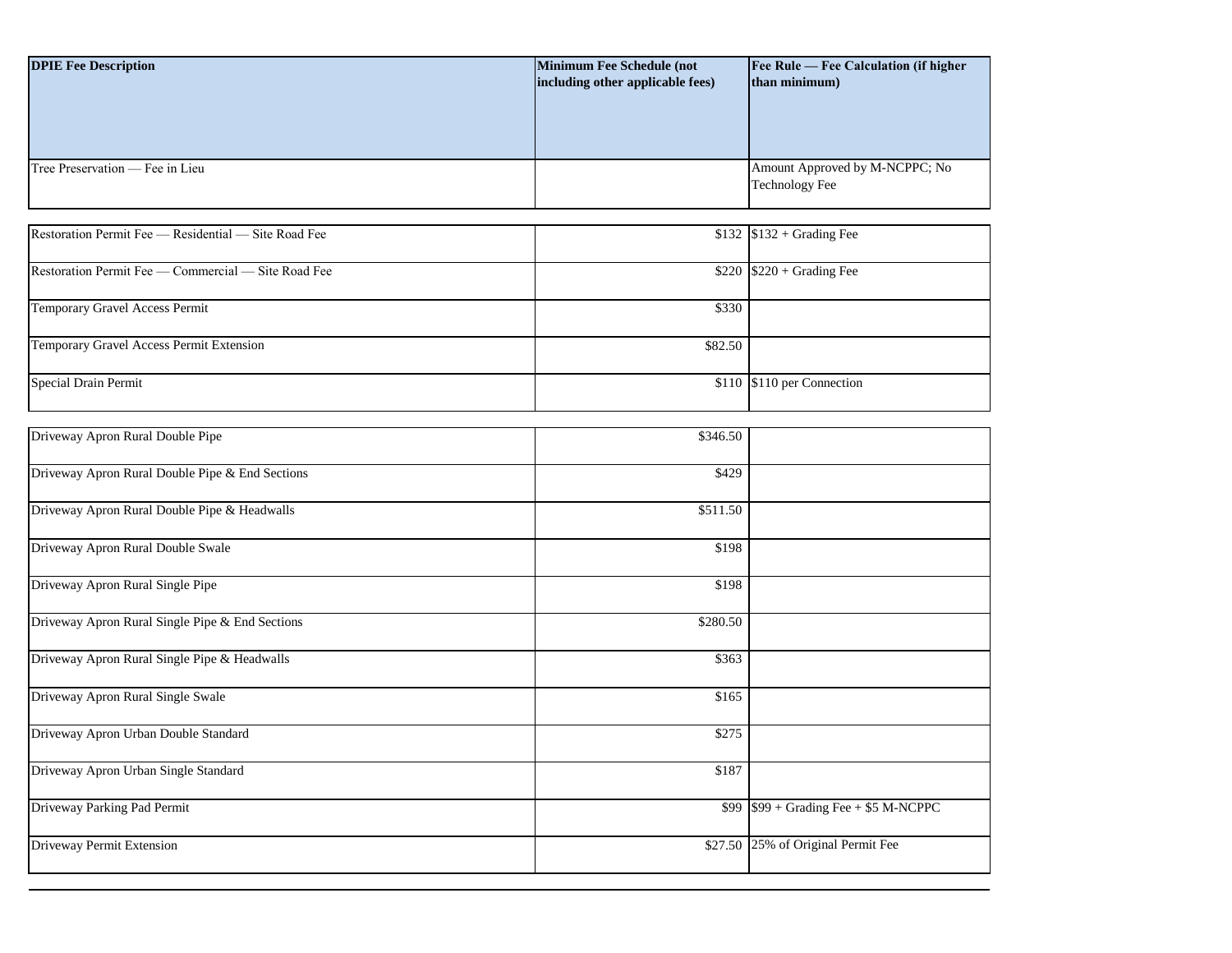| <b>DPIE Fee Description</b>                                                                                         | <b>Minimum Fee Schedule (not</b><br>including other applicable fees) | Fee Rule - Fee Calculation (if higher<br>than minimum)                                                                                                                                  |
|---------------------------------------------------------------------------------------------------------------------|----------------------------------------------------------------------|-----------------------------------------------------------------------------------------------------------------------------------------------------------------------------------------|
| Special Permit — Application Fee — Public R/W                                                                       |                                                                      | 11% of Construction Cost x 1/3                                                                                                                                                          |
| Special Permit - Remaining Permit Fee Balance - Public R/W                                                          |                                                                      | 11% of Construction Cost Minus<br>Application Fee Previously Paid                                                                                                                       |
| Special Permit - Application Fee - Grading Outside Public R/W                                                       |                                                                      | \$44 \$0.0088/Sq Ft of Disturbed Area Outside<br>Public R/W x 1/3                                                                                                                       |
| Special Permit - Remaining Permit Fee Balance - Grading Outside Public R/W                                          |                                                                      | \$44 \$0.0088/Sq Ft of Disturbed Area Outside<br>Public R/W Minus Application Fee<br>Previously Paid                                                                                    |
| Special Permit - SWM/SD Permit Application Fee (Private and Public Systems Outside<br>Public R/W)                   |                                                                      | 11% of Construction Cost x 1/3                                                                                                                                                          |
| Special Permit - SWM/SD Remaining Permit Application Fee Balance (Private and Public<br>Systems Outside Public R/W) |                                                                      | 11% of Construction Cost Minus<br>Application Fee Previously Paid                                                                                                                       |
| Special Permit - Extension Fee                                                                                      |                                                                      | (25% of Original Permit Fee for Work in<br>Public R/W) + (\$0.0088/Sq Ft of Disturbed<br>Area Outside Public $R/W$ ) + (25% of<br>Original Permit Fee for SD/SWM Outside<br>Public R/W) |
| Special Permit for Oversize/Overweight Vehicle                                                                      | \$1,320                                                              |                                                                                                                                                                                         |
| Special Permit for Oversize/Overweight Vehicle - Extension                                                          |                                                                      | \$330 25% of Original Permit Fee                                                                                                                                                        |
| Grading/Drainage Permit - Bond Recall Fee                                                                           |                                                                      | \$275 Flat Fee                                                                                                                                                                          |
| Grading/Drainage Permit - Bond Reduction Fee                                                                        |                                                                      | \$275 Flat Fee                                                                                                                                                                          |
| Haul Road Permit - Application                                                                                      |                                                                      | \$440 Flat Fee                                                                                                                                                                          |
| Haul Road Permit - Remaining Balance                                                                                |                                                                      | \$880 Flat Fee                                                                                                                                                                          |
| <b>Haul Road Permit Extension</b>                                                                                   |                                                                      | \$330 25% of Original Permit Fee                                                                                                                                                        |
| Letter of Responsibility                                                                                            | \$126.50 Flat Fee                                                    |                                                                                                                                                                                         |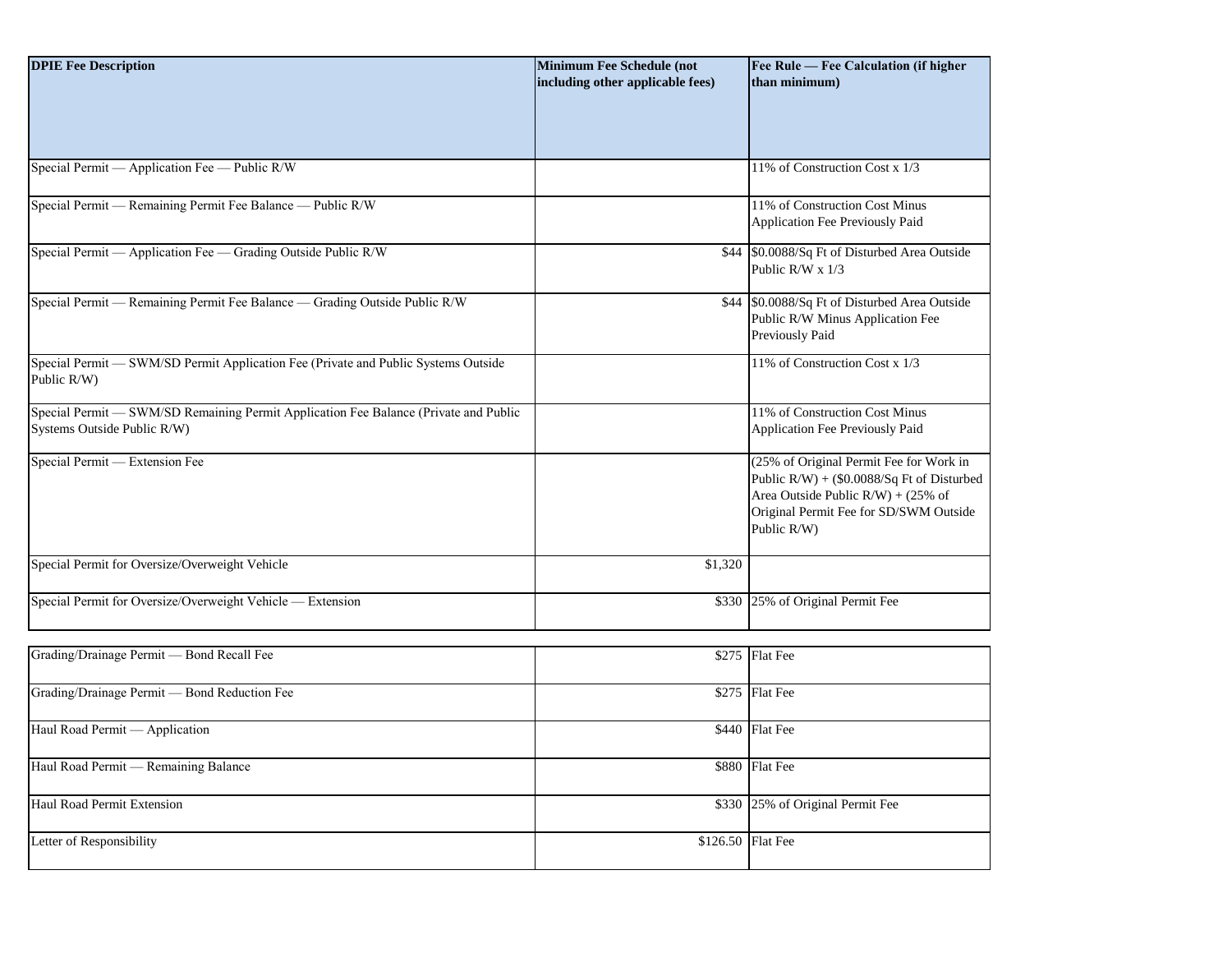| <b>DPIE Fee Description</b>                                                                                       | <b>Minimum Fee Schedule (not</b><br>including other applicable fees) | Fee Rule - Fee Calculation (if higher<br>than minimum)             |
|-------------------------------------------------------------------------------------------------------------------|----------------------------------------------------------------------|--------------------------------------------------------------------|
|                                                                                                                   |                                                                      |                                                                    |
| Logging/Timber Harvest/Transport Permit                                                                           |                                                                      | $$99$ $$99 + Grading$ Fee                                          |
| Logging/Timber Harvest/Transport Permit Extension                                                                 |                                                                      | 25% of Original Permit Fee                                         |
| Road Construction Permit — Application Fee (Work in Public R/W)                                                   |                                                                      | 11% of Construction Cost x 1/3                                     |
| Road Construction — Remaining Permit Fee Balance (Work in Public R/W)                                             |                                                                      | 11% of Construction Cost Minus<br><b>Application Fee Collected</b> |
| Road Construction Permit - Application Fee (Private Streets for Single-Family and<br>Townhouse Residential)       |                                                                      | 11% of Construction Cost x 1/3                                     |
| Road Construction — Remaining Permit Fee Balance (Private Streets for Single-Family and<br>Townhouse Residential) |                                                                      | 11% of Construction Cost Minus<br><b>Application Fee Collected</b> |
| Road Construction Extension Fee                                                                                   |                                                                      | 25% of Original Permit Fee                                         |
| Road Construction Permit Extension Fee — if work is 90% complete and roads are surface<br>paved                   | \$825 (if More than 90% Complete) 25% of Original Permit Fee         |                                                                    |
| Road Construction Permit Application Modification Major (23-114(d))                                               | \$110                                                                | 11% of Construction Cost of Incremental<br>Change                  |
| Road Construction Permit Modification Minor                                                                       |                                                                      | \$110 11% of Construction Cost of Incremental<br>Change            |
| Road Construction — Public Street Name Signs Fee in Lieu — per Sign                                               | \$251.90                                                             | No Technology Fee                                                  |
| Road Construction — Bus Shelter Fee in Lieu — per Shelter                                                         | \$16,500                                                             | No Technology Fee                                                  |
| W/S Final Plat Review                                                                                             |                                                                      | \$385 Per Plat Mylar                                               |

| <b>W/S Final Plat Review</b>                    | \$385 Per Plat Mylar              |
|-------------------------------------------------|-----------------------------------|
| Expedited W/S Final Plat Review Surcharge       | \$110 Per Plat Mylar (additional) |
| W/S Category Amendment Residential (1 DU)       | \$385 Flat Fee                    |
| W/S Category Amendment Residential (2-10 DU's)  | $$1,100$ Flat Fee                 |
| W/S Category Amendment Residential (11-25 DU's) | $$2,475$ Flat Fee                 |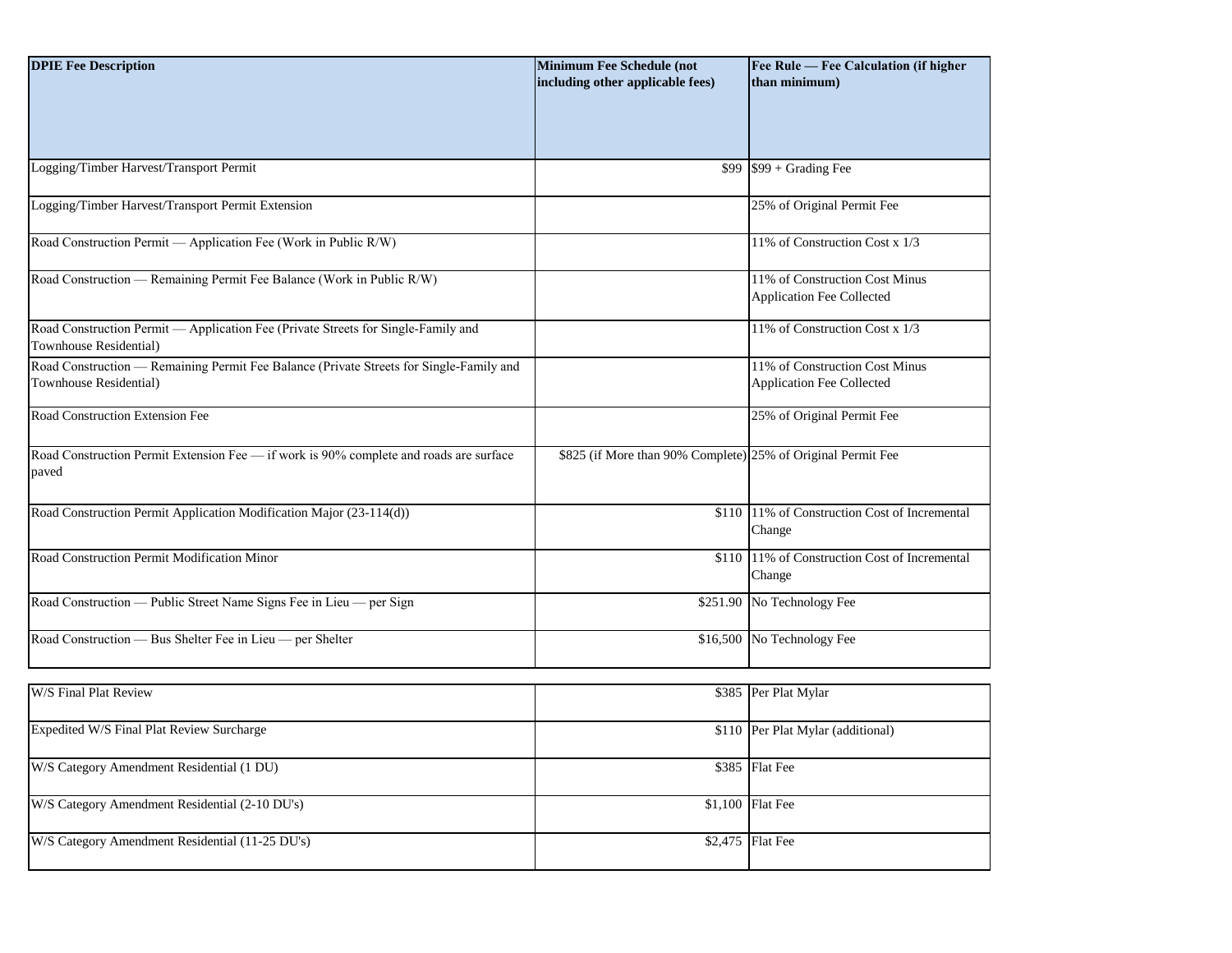| <b>DPIE Fee Description</b>                                         | <b>Minimum Fee Schedule (not</b><br>including other applicable fees) | Fee Rule - Fee Calculation (if higher<br>than minimum)                                                |
|---------------------------------------------------------------------|----------------------------------------------------------------------|-------------------------------------------------------------------------------------------------------|
| W/S Category Amendment Residential (26-100 DU's)                    |                                                                      | \$3,850 Flat Fee                                                                                      |
| W/S Category Amendment Residential (101+ DU's)                      | \$16,500 Flat Fee                                                    |                                                                                                       |
| W/S Category Amendment Commercial (2 acres or less)                 |                                                                      | \$2,200 Flat Fee                                                                                      |
| W/S Category Amendment Commercial (> 2 acres)                       |                                                                      | \$7,150 Flat Fee                                                                                      |
| W/S Category Amendment Mixed Use (Residential Fee + Commercial Fee) | Fees Listed Above                                                    | Based on Residential Plus Commercial Based on Residential Plus Commercial Fees<br><b>Listed Above</b> |
| W/S Category Amendment Late Fee                                     |                                                                      | 11% of W/S Category Amendment Fee -<br>No Technology Fee                                              |
| Water Category Waiver — Public Connection                           |                                                                      | \$385 Per DU                                                                                          |
| Sewer Category Waiver — Public Connection                           |                                                                      | \$385 Per DU                                                                                          |
| Well Waiver - Residential Interim System                            |                                                                      | \$550 Per DU                                                                                          |
| Septic Waiver - Residential Interim System                          |                                                                      | \$550 Per DU                                                                                          |
| Well Waiver - Non-Residential Interim System                        |                                                                      | \$935 Per Unit                                                                                        |
| Septic Waiver - Non-Residential Interim System                      |                                                                      | \$935 Per Unit                                                                                        |
| W/S Plan (report)                                                   |                                                                      | \$220 Per Copy                                                                                        |
| W/S Category Map (36" x 60")                                        |                                                                      | \$308 Per Copy                                                                                        |
| W/S Category Map (11" x 17")                                        |                                                                      | \$110 Per Copy                                                                                        |
| W/S Category Map Excerpt                                            |                                                                      | \$55 Per Copy                                                                                         |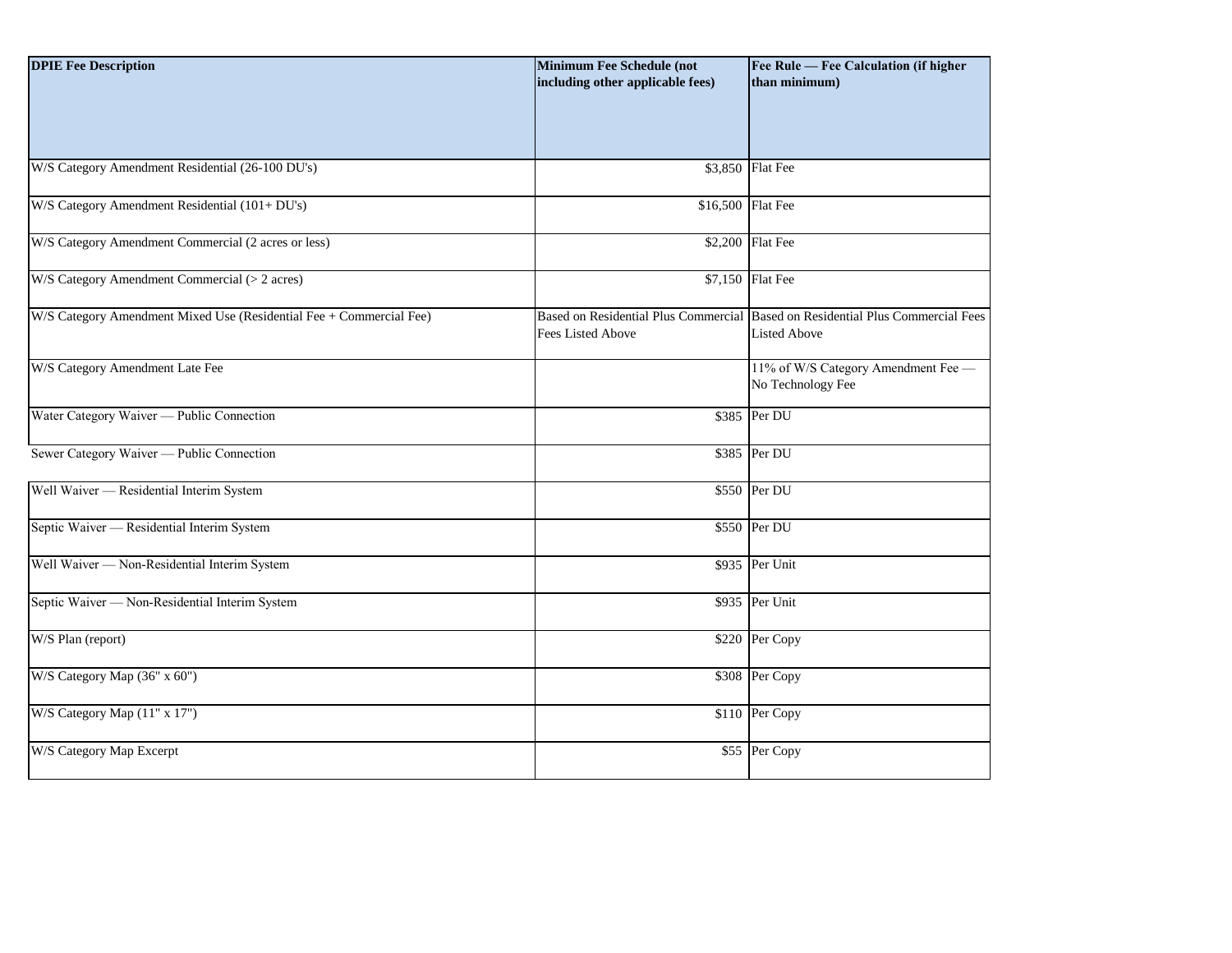| <b>DPIE Fee Description</b>                                              | <b>Minimum Fee Schedule (not</b><br>including other applicable fees)                                   | Fee Rule - Fee Calculation (if higher<br>than minimum)                                                                                                                                                                                                             |
|--------------------------------------------------------------------------|--------------------------------------------------------------------------------------------------------|--------------------------------------------------------------------------------------------------------------------------------------------------------------------------------------------------------------------------------------------------------------------|
|                                                                          |                                                                                                        |                                                                                                                                                                                                                                                                    |
| Extra Review Cycle Fee Site Road - 1 residential lot                     |                                                                                                        | \$150 Fee Required after 4th Review Cycle, each<br>Cycle. This fee applies to Site Development<br>Concepts, Street Grade Establishment,<br><b>Street Construction Permits, Site</b><br>Development Rough Grading Permits, Site<br>Development Fine Grading Permits |
| Extra Review Cycle Fee Site Road - all projects except 1 residential lot |                                                                                                        | \$2,000 Fee Required after 4th Review Cycle, each<br>Cycle. This fee applies to Site Development<br>Concepts, Street Grade Establishment,<br>Street Construction Permits, Site<br>Development Rough Grading Permits, Site<br>Development Fine Grading Permits      |
| Road Plan Deficiency Fee - 1 residential lot                             |                                                                                                        | \$150 This fee applies to Street Construction<br>Permits and Site Development Fine Grading<br>Permits                                                                                                                                                              |
| Road Plan Deficiency Fee - all projects except 1 residential lot         |                                                                                                        | \$1,500 This fee applies to Street Construction<br>Permits and Site Development Fine Grading<br>Permits                                                                                                                                                            |
| <b>BUSINESS LICENSES</b>                                                 |                                                                                                        |                                                                                                                                                                                                                                                                    |
| <b>Duplicate Business Licenses</b>                                       | Building Contractor \$11; Motor No Technology Fee<br>Vehicle Repair Facility \$5.5; Electrical<br>\$22 |                                                                                                                                                                                                                                                                    |
| Solicitor (Door-to-Door) License                                         | \$55                                                                                                   |                                                                                                                                                                                                                                                                    |
| Fortune-Telling License                                                  | \$412.50                                                                                               |                                                                                                                                                                                                                                                                    |
| Pawn Dealer License Renewal                                              | \$1,100                                                                                                |                                                                                                                                                                                                                                                                    |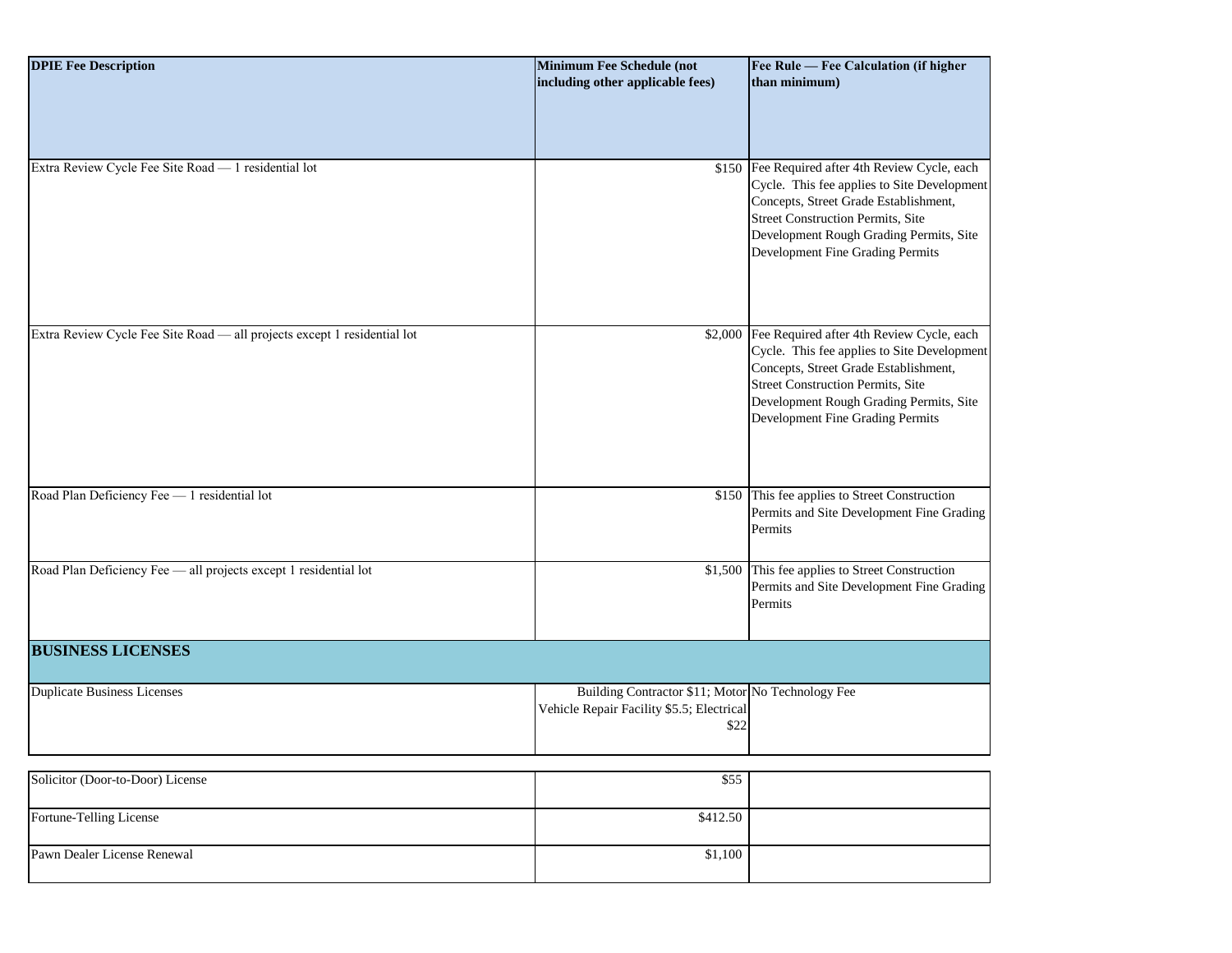| <b>DPIE Fee Description</b>                                                              | Minimum Fee Schedule (not<br>including other applicable fees) | Fee Rule — Fee Calculation (if higher<br>than minimum) |
|------------------------------------------------------------------------------------------|---------------------------------------------------------------|--------------------------------------------------------|
|                                                                                          |                                                               |                                                        |
| Pawn Dealer New Employee License                                                         | \$165                                                         |                                                        |
| Pawn Dealer Employee License Renewal                                                     | \$110                                                         |                                                        |
| Peddlers & Itinerant Vendors (Ice Cream Trucks Only)                                     | \$126.50                                                      |                                                        |
| <b>Public Dance License</b>                                                              | \$1,650                                                       |                                                        |
| <b>Secondhand Dealer License</b>                                                         | \$1,100                                                       |                                                        |
| Secondhand Dealer New Employee's License                                                 | \$165                                                         |                                                        |
| Secondhand Dealer Employee's License Renewal                                             | \$110                                                         |                                                        |
| Electrical — Contractor License Limited License (New, Renewal)                           | \$220                                                         |                                                        |
| Electrical — Master Exam (Limited)                                                       | \$132                                                         |                                                        |
| Electrical — Master Limited (New, Renewal) License                                       | \$132                                                         |                                                        |
| Electrical — Master Limited Late Fee — License Renewal within 30 Days After Expiration** |                                                               | \$165 No Technology Fee                                |
| Electrical — Master Limited Late Fee — License Renewal within 60 Days After Expiration** |                                                               | \$220 No Technology Fee                                |
| Letter of Reciprocity                                                                    | \$27.50                                                       |                                                        |
| Motor Vehicle Repair Facility                                                            | \$82.50                                                       |                                                        |
| Off-Road Vehicle                                                                         | \$33                                                          |                                                        |
| <b>Building Contractor License</b>                                                       | \$132                                                         |                                                        |
| <b>Building Contractor License Renewal</b>                                               | \$82.50                                                       |                                                        |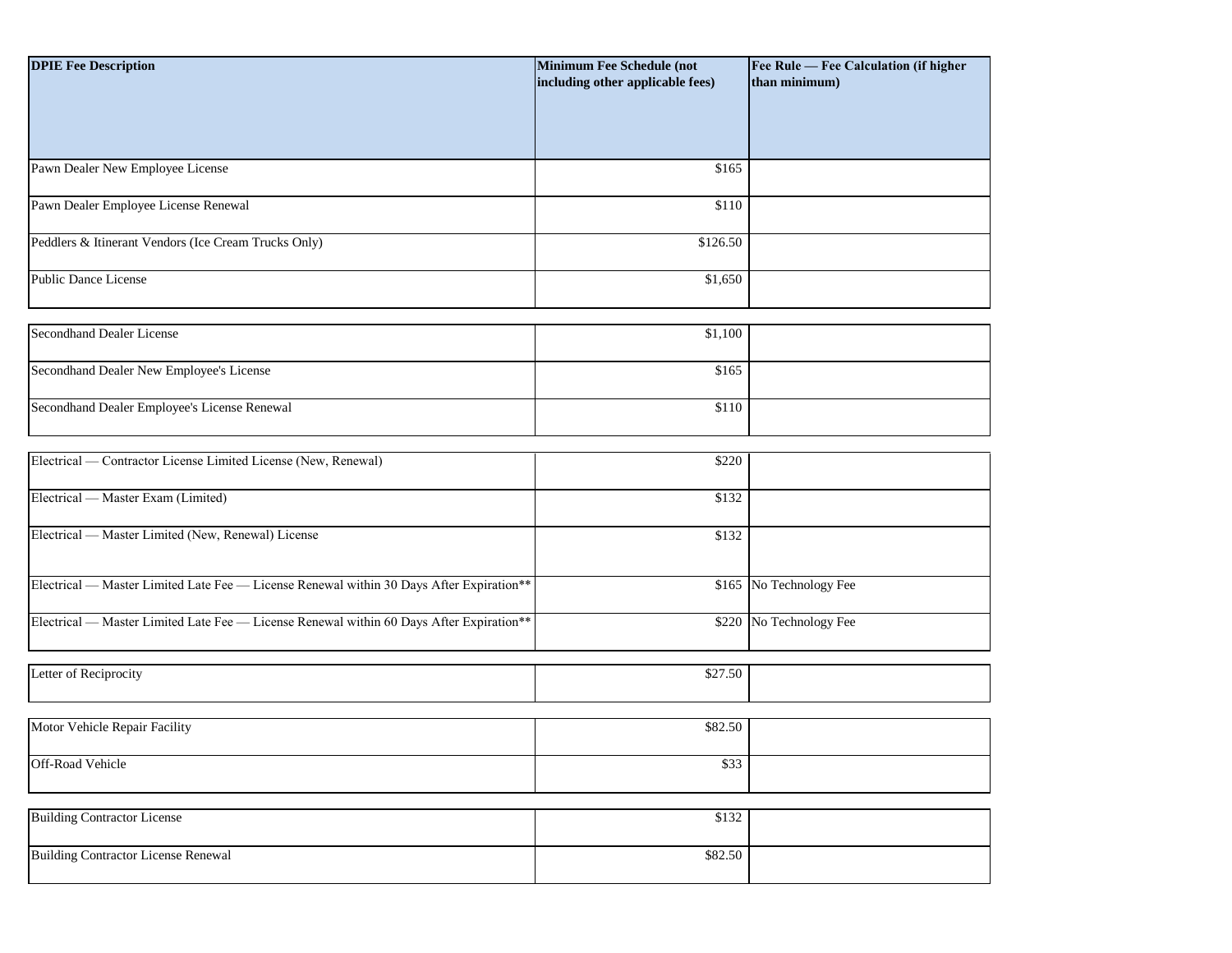| <b>DPIE Fee Description</b>                                                                                                                                                                                                     | <b>Minimum Fee Schedule (not</b><br>including other applicable fees) | Fee Rule - Fee Calculation (if higher<br>than minimum) |
|---------------------------------------------------------------------------------------------------------------------------------------------------------------------------------------------------------------------------------|----------------------------------------------------------------------|--------------------------------------------------------|
|                                                                                                                                                                                                                                 |                                                                      |                                                        |
| Short-Term Rental License Fee - Host                                                                                                                                                                                            |                                                                      | \$165 No Technology Fee                                |
| Short-Term Rental License Fee - Platform                                                                                                                                                                                        |                                                                      | \$2,750 No Technology Fee                              |
| Single-Family House/Townhouse Rental License Fee                                                                                                                                                                                |                                                                      | \$126.50 Bi-Annual; No Technology Fee                  |
| Multifamily Rental License Fee                                                                                                                                                                                                  |                                                                      | \$82.50 per Unit Bi-Annual; No Technology Fee          |
| Benefit Performance — Carnival Permit (0-7 Days)                                                                                                                                                                                | \$302.50                                                             |                                                        |
| Benefit Performance — Carnival Permit (Each Week or Portion of a Week Thereafter)                                                                                                                                               | \$165                                                                |                                                        |
| Benefit Performance — Carnival Permit (per Ride)                                                                                                                                                                                | \$27.50                                                              |                                                        |
| Benefit Performance — Charitable Gaming Event Permit (per Event)                                                                                                                                                                | \$247.50                                                             |                                                        |
| Benefit Performance — Charitable Gaming Event Permit (per Mechanical Device)                                                                                                                                                    | \$82.50                                                              |                                                        |
| Benefit Performance - Raffle Permit                                                                                                                                                                                             | \$27.50                                                              |                                                        |
| Benefit Performance - Bingo, Benefit Dinner, Pull Tabs, Silent Auction, Bazaar                                                                                                                                                  | \$82.50                                                              |                                                        |
| <b>HEALTH PERMITS AND LICENSES</b>                                                                                                                                                                                              |                                                                      |                                                        |
| Duplicate Health Licenses - Public Swimming Pool, Public Swimming Pool Operator,<br>Public Spa, Food Service Manager Certification, Food Service Facility, Vending Machine,<br>and Open Fire Permit. (Specified in Subtitle 12) |                                                                      | \$15 No Technology Fee                                 |
| Agricultural Well Certification                                                                                                                                                                                                 | \$165                                                                |                                                        |
| Food Service Manager Certification — Training Class                                                                                                                                                                             | \$49.50                                                              |                                                        |
| Food Service Manager Certification — Training Class Recertification                                                                                                                                                             | \$27.50                                                              |                                                        |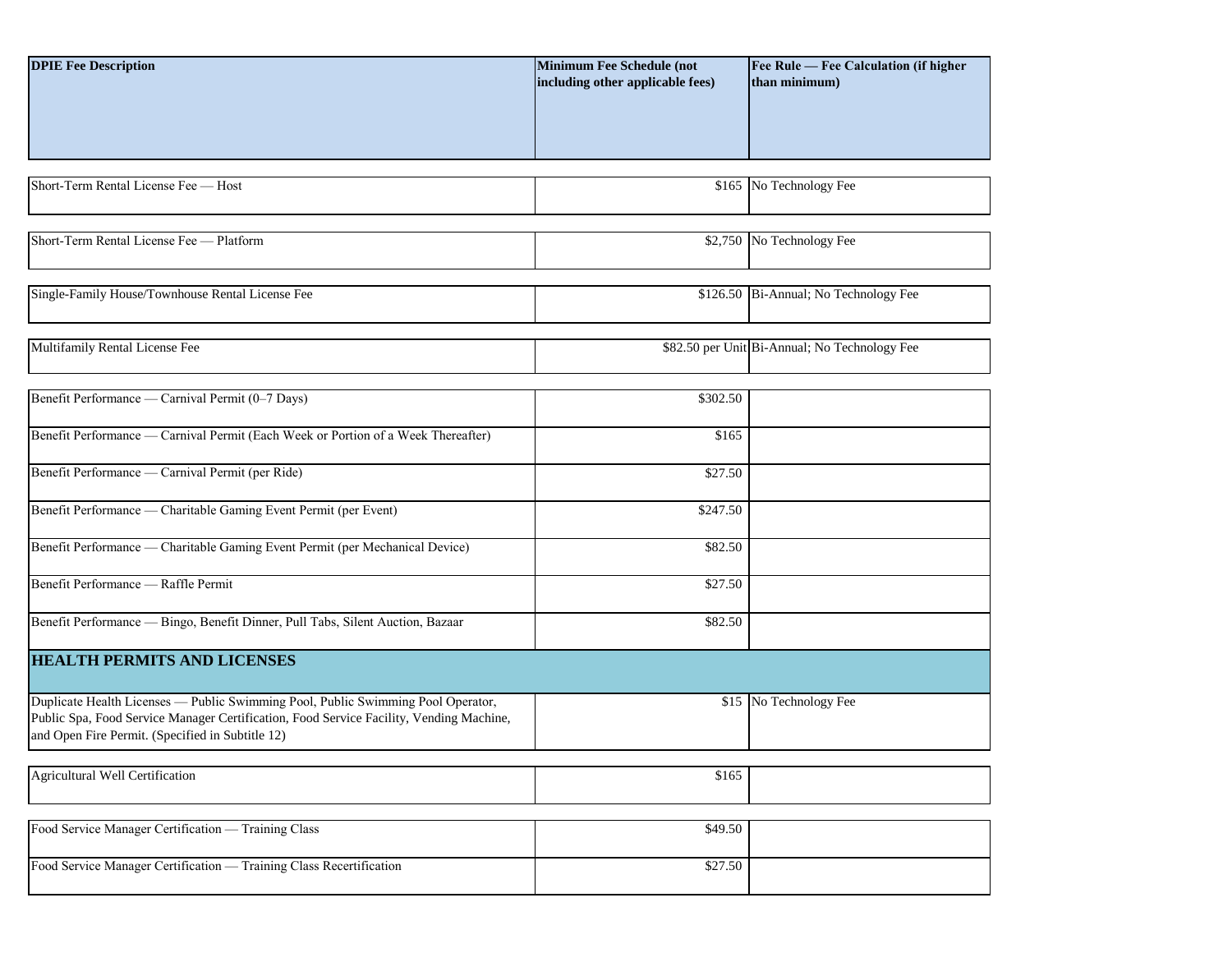| <b>DPIE Fee Description</b>                                                                         | <b>Minimum Fee Schedule (not</b><br>including other applicable fees) | Fee Rule - Fee Calculation (if higher<br>than minimum)                          |
|-----------------------------------------------------------------------------------------------------|----------------------------------------------------------------------|---------------------------------------------------------------------------------|
| Food Service Facility — Farmers Market License Fee — For-Profit, Non-Profit or<br>Government Agency |                                                                      | \$275 If Applied for after April 30th for<br>Participation in up to Two Markets |
| Food Service Facility - Farmers Market License Fee - For-Profit, Non-Profit or<br>Government Agency | \$192.50                                                             | If applied by April 30th for Participation in<br>up to Two Markets              |
| Food Service Facility - Farmers Market Samplers License                                             | \$27.50                                                              |                                                                                 |
| Food Service Facility — Farmers Market License Fee — Single Day License                             | \$82.50                                                              |                                                                                 |
| Food Facility Closure Reinspection - Non-Office Hours (Specified in Subtitle 12)                    | \$175                                                                |                                                                                 |
| Food Facility Closure Reinspection — Office Hours (Specified in Subtitle 12)                        | \$100                                                                |                                                                                 |
| Food Service - (Food Protection Program) FPP Pre-settlement Inspection                              | \$412.50                                                             |                                                                                 |
| Food Service Facility — Chronic Offender* (Specified in Subtitle 12)                                |                                                                      | \$500 - \$1,000 No Technology Fee                                               |
| Food Service Facility Permit Late Fee per Day** (Specified in Subtitle 12)                          | \$20                                                                 | No Technology Fee                                                               |
| Food Service Facility — Operating without a Certified FSM* (Specified in Subtitle 12)               |                                                                      | \$500 No Technology Fee                                                         |
| Food Service Facility - Temporary Event                                                             | \$137.50                                                             |                                                                                 |
| Food Service Facility — Temporary Event — Government/Municipal Sponsored Event                      | \$82.50                                                              |                                                                                 |
| Food Service Facility — Temporary Event — Non-Profit                                                | \$0                                                                  |                                                                                 |
| Food Service Facility — Vending Machine                                                             | \$220                                                                |                                                                                 |
| Food Service Manager Certification - Food Service Manager Card                                      | \$60.50                                                              |                                                                                 |
| Mobile Vendor - Food Truck                                                                          |                                                                      | \$330 No Technology Fee                                                         |
| Food Service Facility — Mobile Unit Reciprocity (Specified in Subtitle 12)                          | \$300                                                                | No Technology Fee                                                               |
| Food Service Facility - High HACCP Priority (Hazard Analysis Critical Control Point)                | \$704                                                                |                                                                                 |
| Food Service Facility - Moderate HACCP Priority                                                     | \$550                                                                |                                                                                 |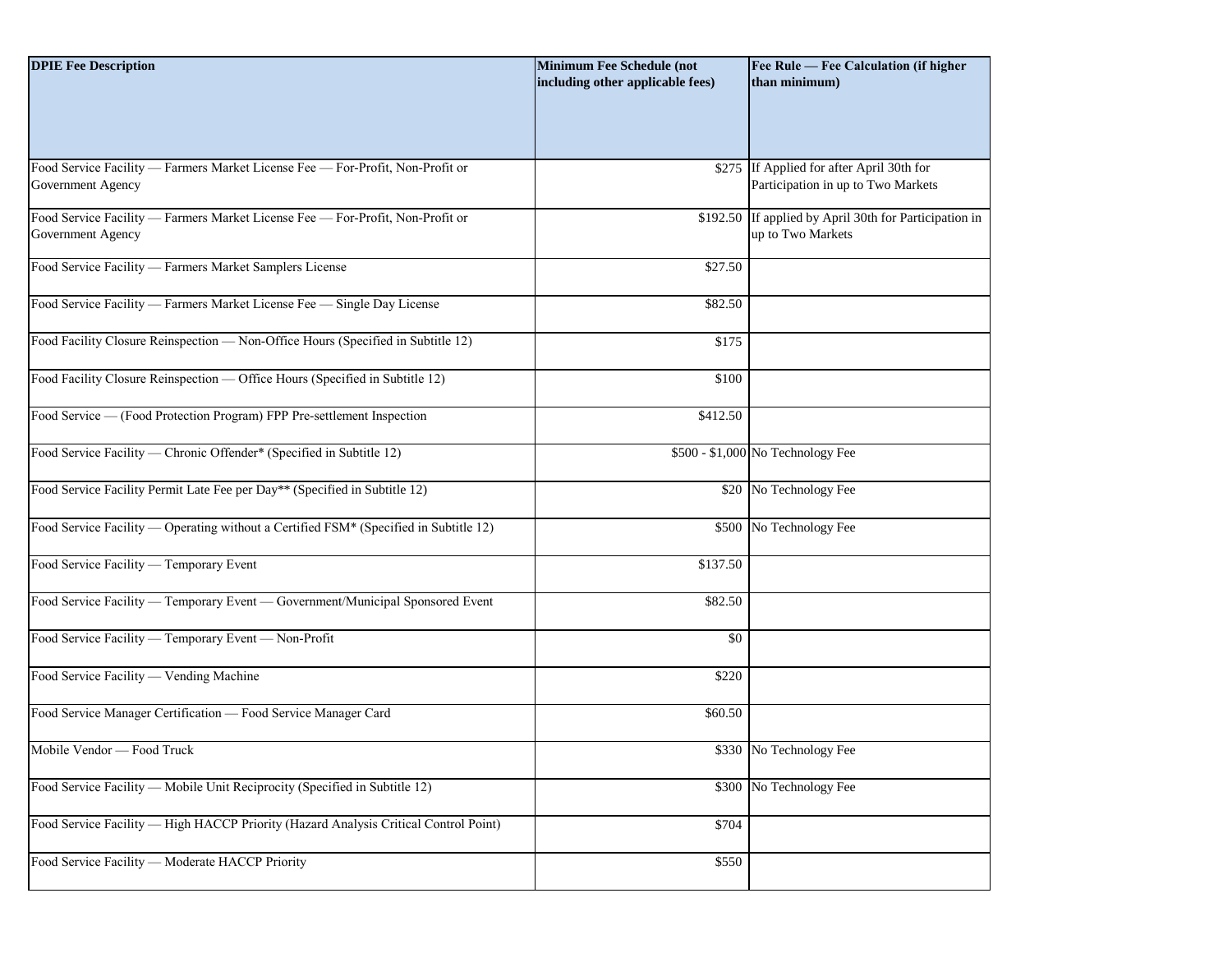| <b>DPIE Fee Description</b>                                                         | <b>Minimum Fee Schedule (not</b><br>including other applicable fees) | Fee Rule - Fee Calculation (if higher<br>than minimum) |
|-------------------------------------------------------------------------------------|----------------------------------------------------------------------|--------------------------------------------------------|
|                                                                                     |                                                                      |                                                        |
| Food Service Facility - Low HACCP Priority                                          | \$374                                                                |                                                        |
| Food Service Facility - Non-Profit                                                  | \$275                                                                |                                                        |
| Health Department Conference Fee (Specified in Subtitle 12)                         | \$100                                                                |                                                        |
| Inspection Request — Permit and Plan Review (PPR) On-site Equipment Evaluation      | \$165                                                                |                                                        |
| Inspection Request — Food Protection Program (FPP) Prospective Inspection           | \$165                                                                |                                                        |
| Inspection Request — Environmental Engineering Program (EEP) Prospective Inspection | \$165                                                                |                                                        |
| Open Burning - Agricultural                                                         | \$44                                                                 |                                                        |
| Open Burning - Recreational                                                         | \$44                                                                 |                                                        |
| Operating Without a Permit                                                          | \$1,000                                                              | No Technology Fee                                      |
| Pool Operator License                                                               | \$82.50                                                              |                                                        |
| Pool Operator Challenge Exam                                                        | \$82.50                                                              |                                                        |
| Pool Operator Refresher Course                                                      | \$55                                                                 |                                                        |
| Pool Prospective Inspection                                                         | \$165                                                                |                                                        |
| Pool Preopening Reinspection                                                        | \$247.50                                                             |                                                        |
| Pool Re-Opening Inspection after Closure                                            | \$247.50                                                             |                                                        |
| Public Swimming Pool/Spa License - Outdoor                                          | \$660                                                                |                                                        |
| Public Swimming Pool/Spa License - Indoor                                           | \$990                                                                |                                                        |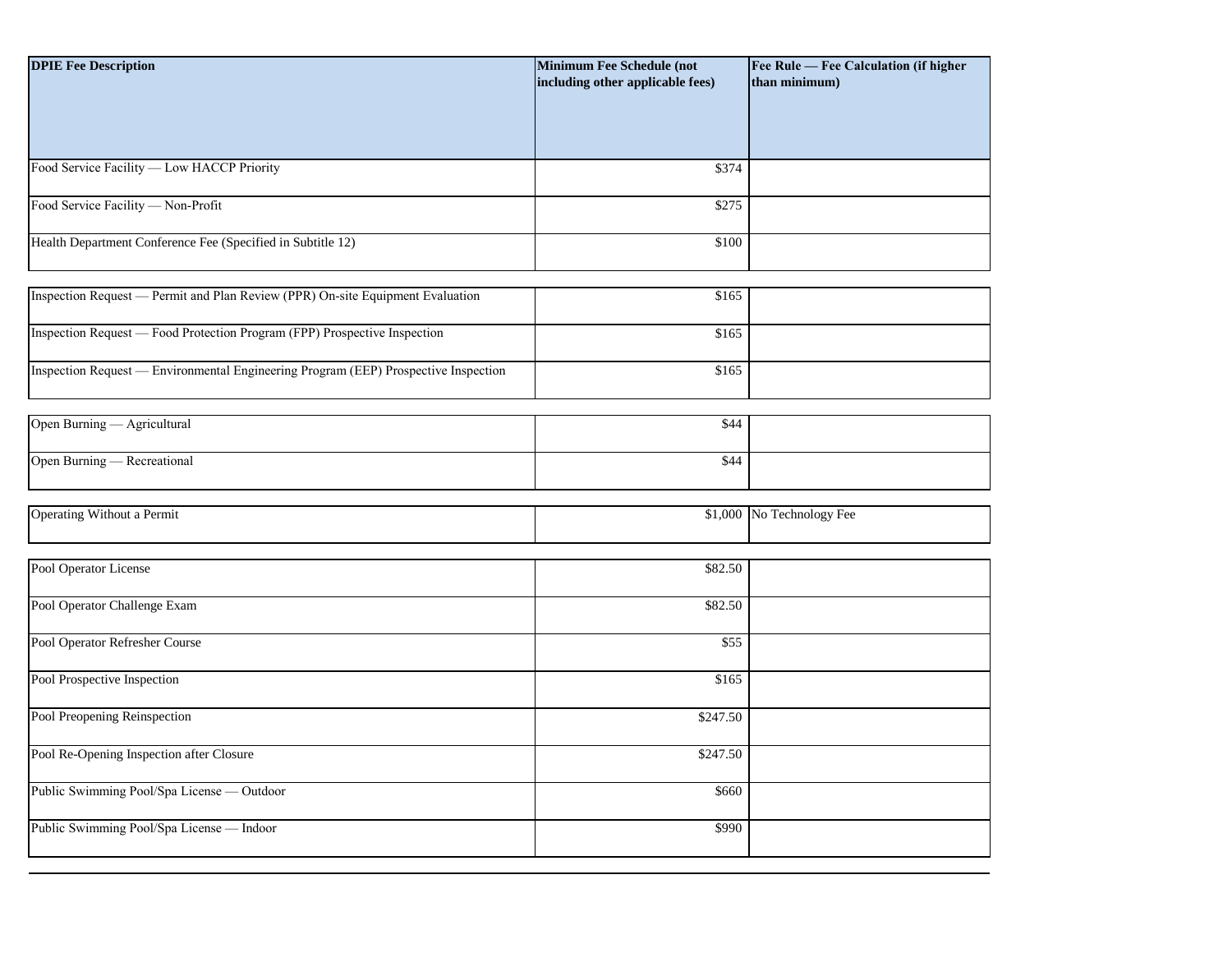| <b>DPIE Fee Description</b>                                                                        | <b>Minimum Fee Schedule (not</b><br>including other applicable fees) | Fee Rule - Fee Calculation (if higher<br>than minimum) |
|----------------------------------------------------------------------------------------------------|----------------------------------------------------------------------|--------------------------------------------------------|
|                                                                                                    |                                                                      |                                                        |
| Review — Plan Review — New Facilities Non-FSF                                                      | \$220                                                                |                                                        |
| Review - Plan Review - New Swimming Pool/Spa                                                       | \$825                                                                |                                                        |
| Review - Plan Review FSF - New                                                                     | \$495                                                                |                                                        |
| Review - Plan Review FSF - Remodel                                                                 | \$330                                                                |                                                        |
| Review - Plan Review Non-FSF - Remodel - Pools/Spas/Septic                                         | \$220                                                                |                                                        |
| Review - Plan Review Walk-Thru (PRWT) 2nd Resubmittal FSF                                          | \$82.50                                                              |                                                        |
| Review - Plan Review Walk-Thru (PRWT) 2nd Resubmittal for Pool                                     | \$44                                                                 |                                                        |
| Review - Plan Review Walk-Thru (PRWT) 2nd Resubmittal for Septic                                   | \$82.50                                                              |                                                        |
| Second Reinspection for Approval to Operate a New or Remodeled Facility - Food Service<br>Facility | \$110                                                                |                                                        |
| Second Reinspection for Approval to Operate a New or Remodeled Facility - Public<br>Swimming       | \$27.50                                                              |                                                        |
| <b>Percolation Tester License</b>                                                                  | \$412.50                                                             |                                                        |
| Percolation Test - Existing Lot                                                                    | \$280.50                                                             |                                                        |
| Percolation Test - Innovative or Alternative Plumbing Permits                                      | \$412.50                                                             |                                                        |
| Raze Inspection — Commercial                                                                       | \$550                                                                |                                                        |
| Raze Inspection - Residential                                                                      | \$330                                                                |                                                        |
| Scavenger Vehicle                                                                                  | \$247.50                                                             |                                                        |
| Septic $(12 \text{ mo.})$ - Residential                                                            | \$495                                                                |                                                        |
| Septic (12 mo.) — Commercial                                                                       | \$495                                                                |                                                        |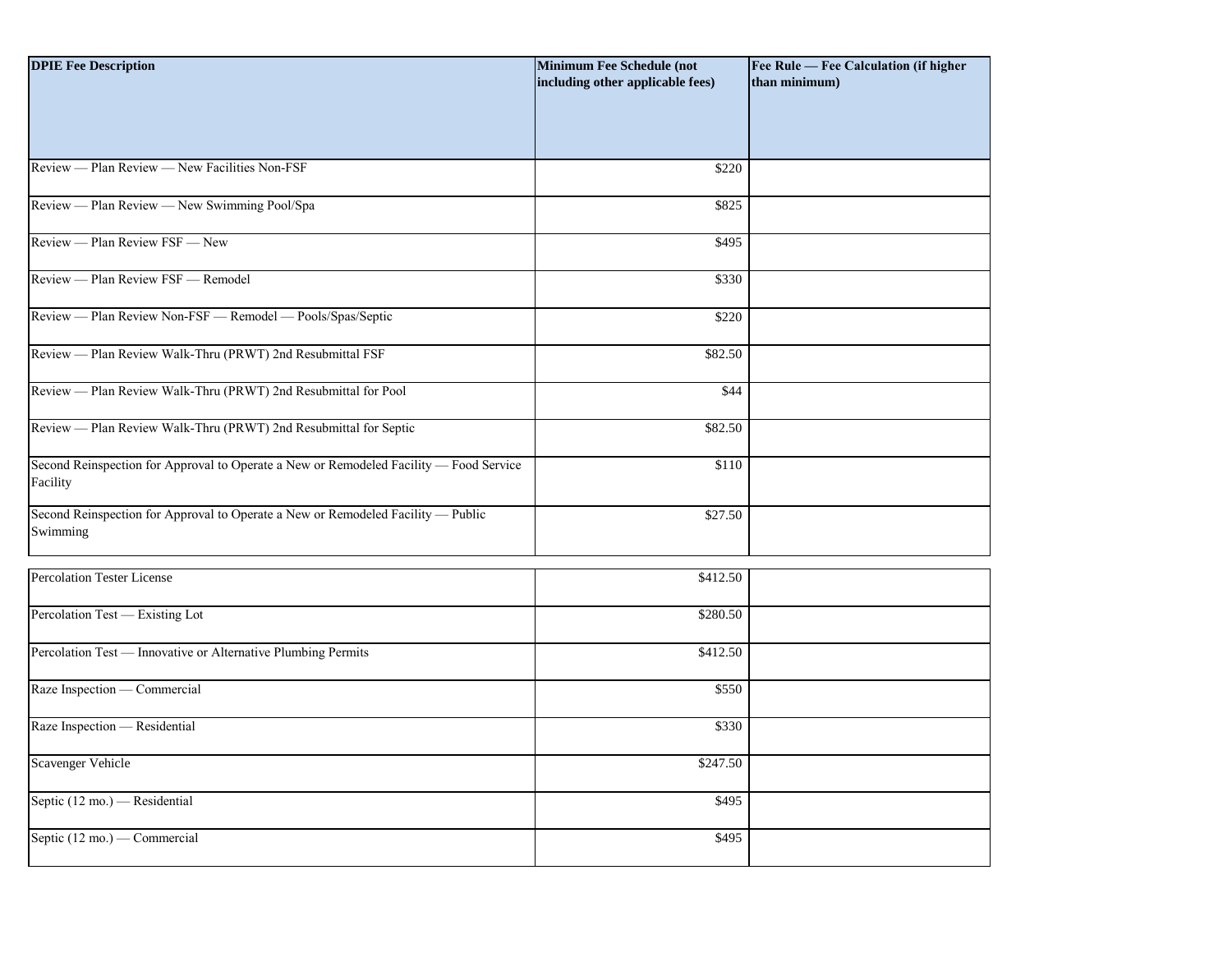| <b>DPIE Fee Description</b>                                                                                                                                                                                                                      | <b>Minimum Fee Schedule (not</b><br>including other applicable fees) | Fee Rule — Fee Calculation (if higher<br>than minimum)                                                                                      |
|--------------------------------------------------------------------------------------------------------------------------------------------------------------------------------------------------------------------------------------------------|----------------------------------------------------------------------|---------------------------------------------------------------------------------------------------------------------------------------------|
| Septic Renewal (12 mo.) — Residential                                                                                                                                                                                                            | \$495                                                                |                                                                                                                                             |
| Septic Renewal (12 mo.) — Commercial                                                                                                                                                                                                             | \$495                                                                |                                                                                                                                             |
| Septic Renewal (6 mo. After Current Permit Expiration) — Residential                                                                                                                                                                             | \$374                                                                |                                                                                                                                             |
| Septic Renewal (6 mo. After Current Permit Expiration) — Commercial                                                                                                                                                                              | \$374                                                                |                                                                                                                                             |
| Septic Renewal (6 mo. Before Current Permit Expiration) - Residential                                                                                                                                                                            | \$126.50                                                             |                                                                                                                                             |
| Septic Renewal (6 mo. Before Current Permit Expiration) — Commercial                                                                                                                                                                             | \$126.50                                                             |                                                                                                                                             |
| Septic System Installer's Contractor License                                                                                                                                                                                                     | \$412.50                                                             |                                                                                                                                             |
| Well — Non-Potable Permit                                                                                                                                                                                                                        | \$132                                                                |                                                                                                                                             |
| Well — Potable Permit                                                                                                                                                                                                                            | \$132                                                                |                                                                                                                                             |
| Well Monitoring Permit for Up to 10 Monitoring Wells Per Site                                                                                                                                                                                    |                                                                      | \$132 If More than Ten Monitoring Wells, an<br>Additional Application and Fee Must be<br>Submitted for each Increment of Up to Ten<br>Wells |
| <b>BUILDING INSPECTION</b>                                                                                                                                                                                                                       |                                                                      |                                                                                                                                             |
| Re-Inspection Fee                                                                                                                                                                                                                                |                                                                      | \$60.50 No Technology Fee                                                                                                                   |
| Building Civil Citation — Unpermitted or Illegal Construction — See Below                                                                                                                                                                        | Up to \$1,000 per Violation per No Technology Fee<br>Discipline      |                                                                                                                                             |
| Post Construction Fine for Unpermitted Construction - Residential One- and Two-Family<br>Dwellings — First Offense per Discipline: Building, Electrical, Mechanical, Fire Protection,<br>Geotechnical, and Civil                                 |                                                                      | \$250 per Discipline No Technology Fee                                                                                                      |
| Post Construction Fine for Unpermitted Construction - Residential One- and Two-Family<br>Dwellings — Second or Subsequent Offense within 24-months per Discipline: Building,<br>Electrical, Mechanical, Fire Protection, Geotechnical, and Civil |                                                                      | \$500 per Discipline No Technology Fee                                                                                                      |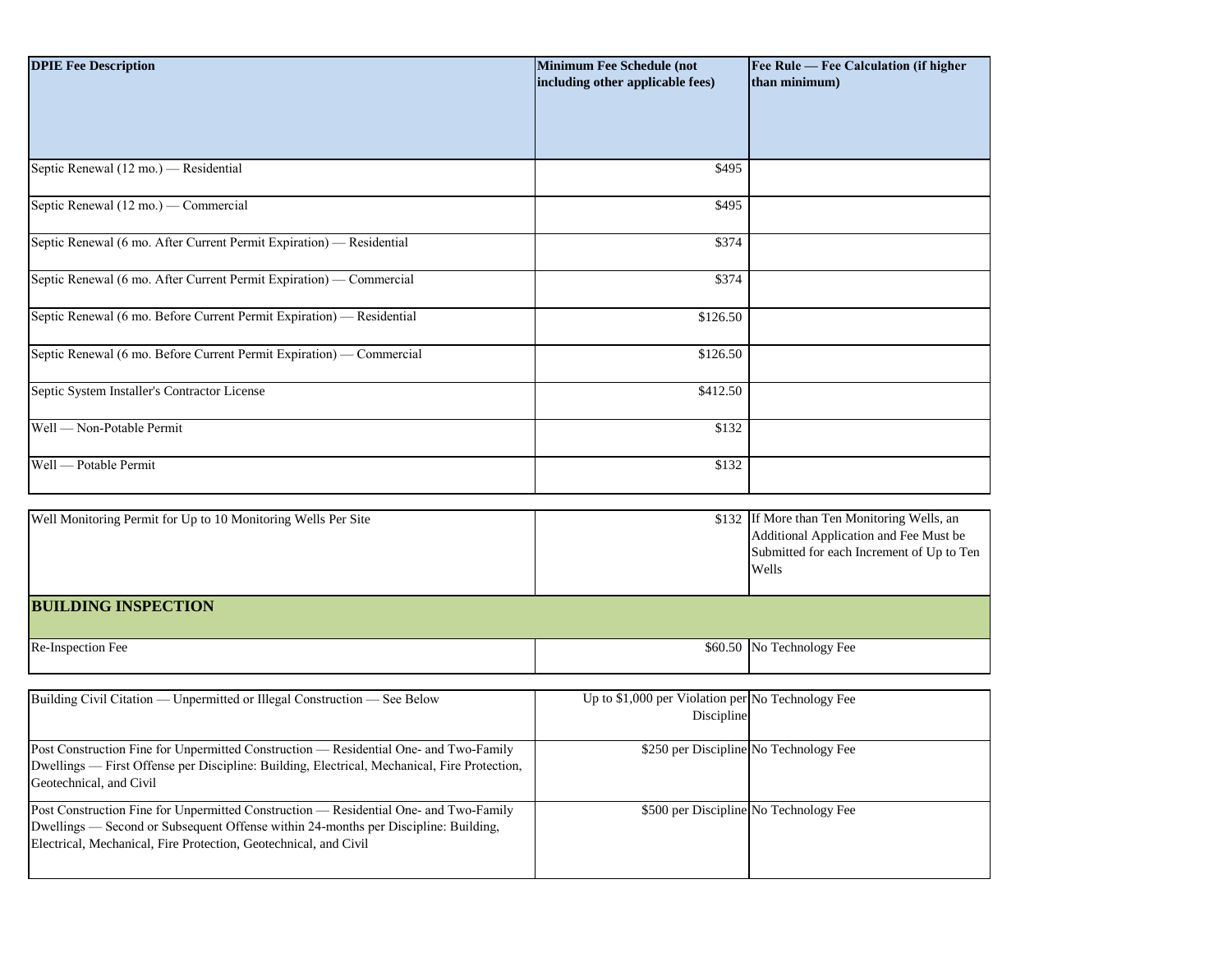| <b>DPIE Fee Description</b>                                                                 | <b>Minimum Fee Schedule (not</b>         | <b>Fee Rule — Fee Calculation (if higher)</b> |
|---------------------------------------------------------------------------------------------|------------------------------------------|-----------------------------------------------|
|                                                                                             | including other applicable fees)         | than minimum)                                 |
|                                                                                             |                                          |                                               |
|                                                                                             |                                          |                                               |
|                                                                                             |                                          |                                               |
|                                                                                             |                                          |                                               |
| Post Construction Fine for Unpermitted Construction — Commercial — First or Subsequent      | \$1,000 per Discipline No Technology Fee |                                               |
| Offense within 24 Months per Discipline: Building, Electrical, Mechanical, Fire Protection, |                                          |                                               |
| Geotechnical, and Civil                                                                     |                                          |                                               |
|                                                                                             |                                          |                                               |

| Investigation Fee for Site Development - Residential | \$165                                                                  |                           |
|------------------------------------------------------|------------------------------------------------------------------------|---------------------------|
| Investigation Fee for Site Development — Commercial  | \$275                                                                  |                           |
| <b>ENFORCEMENT</b>                                   |                                                                        |                           |
| Short-Term Rental License Fee — Host                 |                                                                        | \$165 No Technology Fee   |
| Short-Term Rental License Fee — Platform             |                                                                        | \$2,750 No Technology Fee |
| Short-Term Rental Second Application Review Fee      | \$110 after the 2nd incomplete No Technology Fee<br>application review |                           |

| Single-<br>-Family Rental .<br>l License Fee | Bi-Annual; No<br>$\sim$<br>\$126.50<br>Technology Fee |
|----------------------------------------------|-------------------------------------------------------|
|                                              |                                                       |

| Multifamily Rental License Fee               |                                                                                                                 | \$82.50 per Unit Bi-Annual; No Technology Fee |
|----------------------------------------------|-----------------------------------------------------------------------------------------------------------------|-----------------------------------------------|
|                                              |                                                                                                                 |                                               |
| Enforcement Division — Zoning Inspection Fee | \$550 Special Event expedited<br>inspection (any inspection scheduled<br>less than 72 hours prior to the event) |                                               |
| Enforcement Division — Zoning Inspection Fee | \$550 after a one hour wait while on<br>scene for special event compliance                                      |                                               |

| Enforcement Civil Citation — Short-Term Rental — Host     | \$1,000 No Technology Fee |
|-----------------------------------------------------------|---------------------------|
| Enforcement Civil Citation — Short-Term Rental — Platform | \$1,000 No Technology Fee |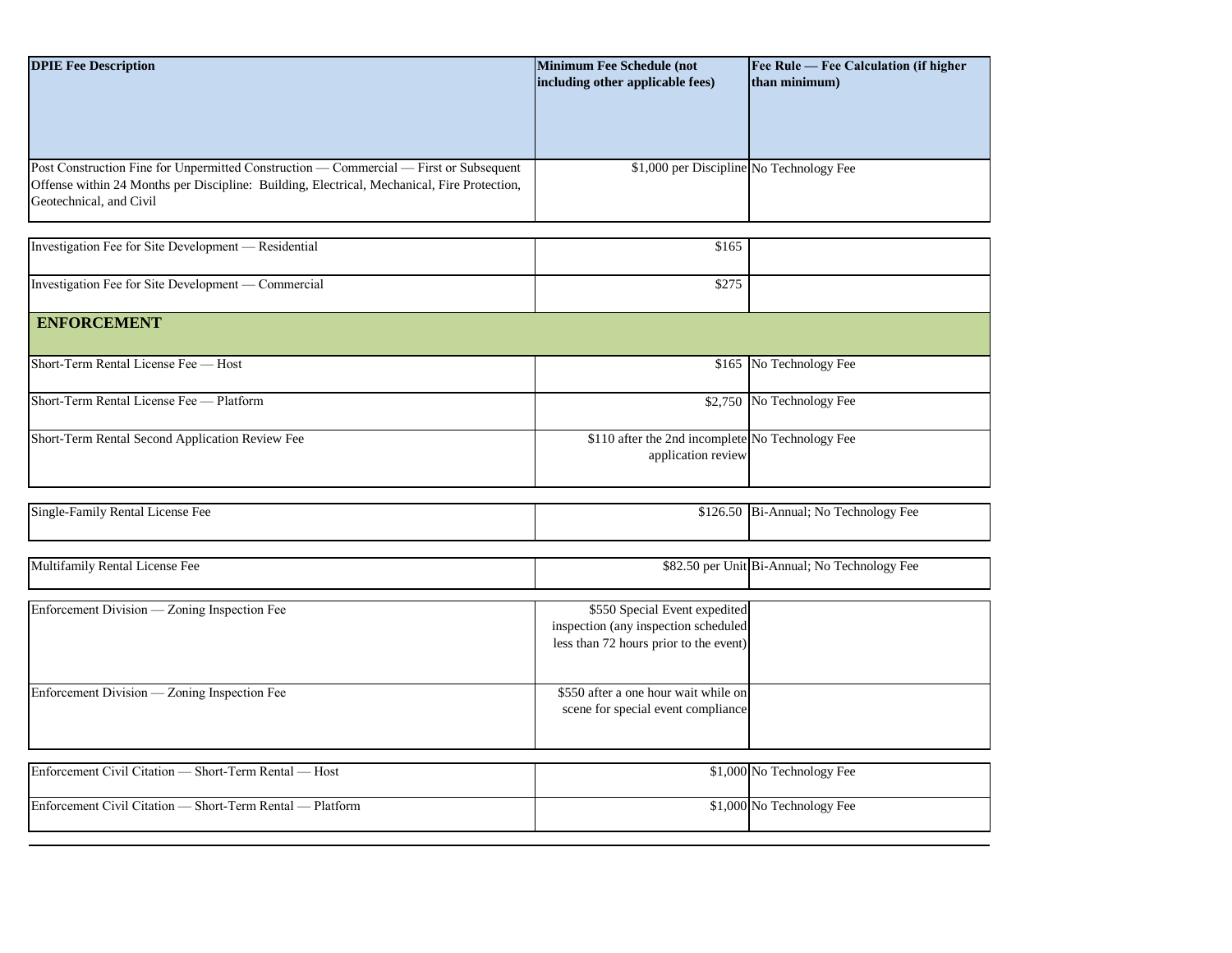| <b>DPIE Fee Description</b>                                        | <b>Minimum Fee Schedule (not</b>                     | Fee Rule - Fee Calculation (if higher   |
|--------------------------------------------------------------------|------------------------------------------------------|-----------------------------------------|
|                                                                    | including other applicable fees)                     | than minimum)                           |
|                                                                    |                                                      |                                         |
|                                                                    |                                                      |                                         |
|                                                                    |                                                      |                                         |
|                                                                    |                                                      |                                         |
|                                                                    |                                                      |                                         |
| Enforcement Civil Citation - Single-Family Housing                 | \$100 First Citation, \$200 Second No Technology Fee |                                         |
|                                                                    | Citation, \$500 Third and Subsequent                 |                                         |
|                                                                    | Citations Issued for the Same Violation              |                                         |
|                                                                    | per Unit.                                            |                                         |
|                                                                    |                                                      |                                         |
|                                                                    |                                                      |                                         |
| Enforcement Civil Citation - Multifamily Housing                   | \$100 First Citation, \$200 Second No Technology Fee |                                         |
|                                                                    | Citation, \$500 Third and Subsequent                 |                                         |
|                                                                    |                                                      |                                         |
|                                                                    | Citations Issued for the Same Violation              |                                         |
|                                                                    | per Unit.                                            |                                         |
|                                                                    |                                                      |                                         |
|                                                                    |                                                      |                                         |
| Enforcement Civil Citation — Commercial/Zoning                     | \$250 First Citation, \$500 Second No Technology Fee |                                         |
|                                                                    | Citation, \$1,000 Third and Subsequent               |                                         |
|                                                                    | Citations Issued for the Same Violation              |                                         |
|                                                                    | per Unit.                                            |                                         |
|                                                                    |                                                      |                                         |
|                                                                    |                                                      |                                         |
| Enforcement Civil Citation — Administrative Citation               | \$300 First Citation, \$600 Second No Technology Fee |                                         |
|                                                                    |                                                      |                                         |
|                                                                    | Citation, \$900 Third and Subsequent                 |                                         |
|                                                                    | Citations Issued for the Same Violation              |                                         |
|                                                                    | per Unit.                                            |                                         |
|                                                                    |                                                      |                                         |
|                                                                    |                                                      |                                         |
|                                                                    |                                                      |                                         |
| Nuisance Abatement Fine*                                           |                                                      | $$500 - $1,000$ No Technology Fee       |
|                                                                    |                                                      |                                         |
|                                                                    |                                                      |                                         |
| Use and Occupancy Verification Letter Fee                          | \$250                                                |                                         |
|                                                                    |                                                      |                                         |
| <b>NON-DPIE FEES</b>                                               |                                                      |                                         |
|                                                                    |                                                      |                                         |
|                                                                    |                                                      |                                         |
| Home Builders Guaranty Fund (DPIE Keeps \$1 for Admin. Processing) |                                                      | \$50 Per DU; No Technology Fee          |
|                                                                    |                                                      |                                         |
|                                                                    |                                                      |                                         |
|                                                                    |                                                      |                                         |
| Public Safety Fee - Mitigation for Police                          |                                                      | \$4,983 Per Building; No Technology Fee |
|                                                                    |                                                      |                                         |
|                                                                    |                                                      |                                         |
| Public Safety Fee - Mitigation for Fire                            |                                                      | \$1,741 Per Building; No Technology Fee |
|                                                                    |                                                      |                                         |

| Public.<br>Area<br>: Safety Surcharge Fee —<br><b>Transportation Service</b> | - IPer<br>740<br>Ψ∸, | $\overline{\phantom{0}}$<br>$-$<br>Technology Fee<br>Building: No |
|------------------------------------------------------------------------------|----------------------|-------------------------------------------------------------------|
|                                                                              |                      |                                                                   |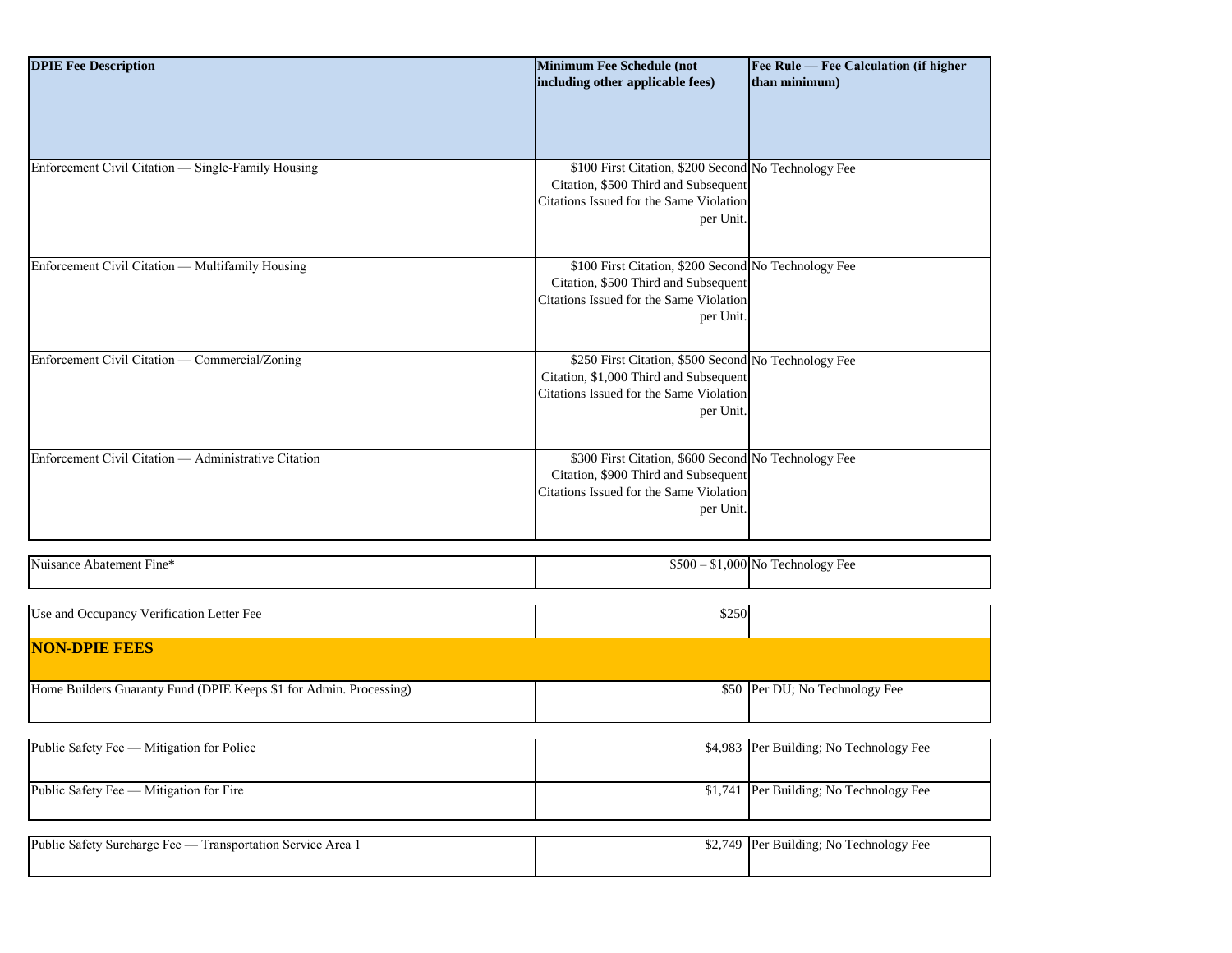| <b>DPIE Fee Description</b>                           | <b>Minimum Fee Schedule (not</b><br>including other applicable fees) | Fee Rule — Fee Calculation (if higher<br>than minimum) |
|-------------------------------------------------------|----------------------------------------------------------------------|--------------------------------------------------------|
|                                                       |                                                                      |                                                        |
| Public Safety Surcharge Fee - All Other Buildings     |                                                                      | \$8,241 Per Building; No Technology Fee                |
| School Surcharge Fee — Inside the Beltway             |                                                                      | \$10,180 Per Building; No Technology Fee               |
| School Surcharge Fee - Outside the Beltway            |                                                                      | \$17,451 Per Building; No Technology Fee               |
|                                                       |                                                                      |                                                        |
| Special Utility Permit - Under Roadway                | \$300 + \$2/LF of Utility Under<br>Roadway                           |                                                        |
| Special Utility Permit - Under Roadway - Drawdown     | \$300 + \$2/LF of Utility Under<br>Roadway                           |                                                        |
| Special Utility Permit - Not Under Roadway            | \$300 + \$0.50/LF of Utility Not Under<br>Roadway                    |                                                        |
| Special Utility Permit - Not Under Roadway - Drawdown | \$300 + \$0.50/LF of Utility Not Under<br>Roadway                    |                                                        |
| Special Utility Permit - Aerial Utility in Public R/W | \$300 + \$0.20/LF of Aerial Utility in<br>Public R/W                 |                                                        |

| $\beta$                                                                   | $\varphi$ , $\varphi$ , $\varphi$ , $\varphi$ , $\varphi$ , $\varphi$ , $\varphi$ , $\varphi$ , $\varphi$ , $\varphi$ , $\varphi$ , $\varphi$ , $\varphi$ , $\varphi$ , $\varphi$ , $\varphi$ , $\varphi$ , $\varphi$ , $\varphi$ , $\varphi$ , $\varphi$ , $\varphi$ , $\varphi$ , $\varphi$ , $\varphi$ , $\varphi$ , $\varphi$ , $\varphi$ , $\varphi$ , $\varphi$ , $\varphi$ , $\varphi$<br>Public R/W |                  |
|---------------------------------------------------------------------------|-------------------------------------------------------------------------------------------------------------------------------------------------------------------------------------------------------------------------------------------------------------------------------------------------------------------------------------------------------------------------------------------------------------|------------------|
| Special Utility Permit — Aerial Utility in Public R/W — Drawdown          | $$300 + $0.20/LF of Aerial Utility in$<br>Public R/W                                                                                                                                                                                                                                                                                                                                                        |                  |
| Special Utility Permit Impact Fee (Moratorium Roads)                      | \$10/LF of Roadway Cut                                                                                                                                                                                                                                                                                                                                                                                      |                  |
| Special Utility Permit Impact Fee (Moratorium Roads) — Drawdown           | \$10/LF of Roadway Cut                                                                                                                                                                                                                                                                                                                                                                                      |                  |
| <b>Special Utility Permit Extension</b>                                   | \$100                                                                                                                                                                                                                                                                                                                                                                                                       |                  |
| Maintenance Utility Permit Annual Fee                                     |                                                                                                                                                                                                                                                                                                                                                                                                             | \$5,000 Flat Fee |
| Maintenance Utility Permit A&I Fee — Category I Cuts — 100 SF or smaller  |                                                                                                                                                                                                                                                                                                                                                                                                             | $$125$ Per Cut   |
| Maintenance Utility Permit A&I Fee — Category I Cuts > 100 SF             |                                                                                                                                                                                                                                                                                                                                                                                                             | \$300 Per Cut    |
| Maintenance Utility Permit A&I Fee — Category II Cuts — 100 SF or smaller |                                                                                                                                                                                                                                                                                                                                                                                                             | \$50 Per Cut     |
| Maintenance Utility Permit A&I Fee — Category II Cuts > 100 SF            |                                                                                                                                                                                                                                                                                                                                                                                                             | \$100 Per Cut    |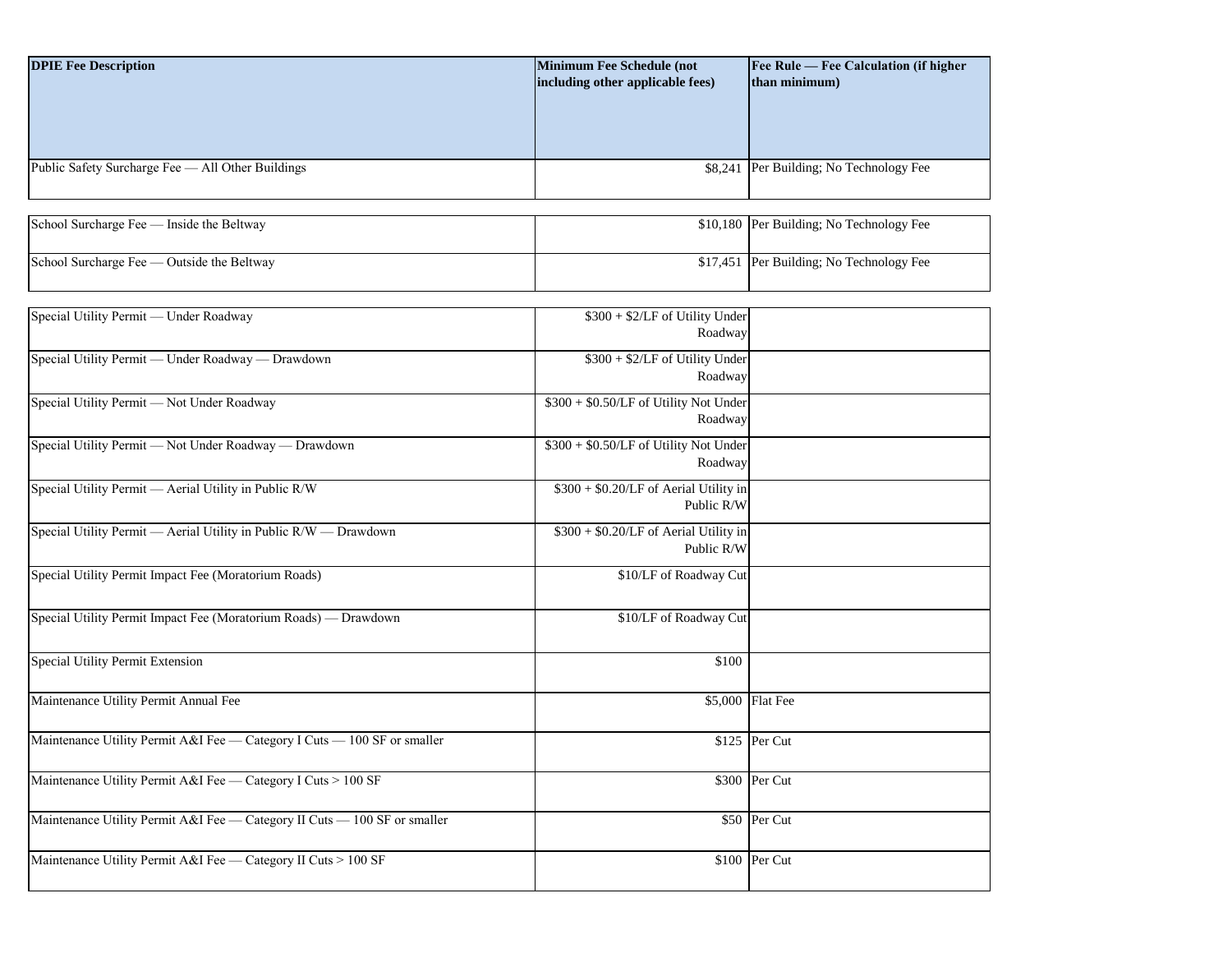| <b>DPIE Fee Description</b>                                                                                                                                                                                                   | <b>Minimum Fee Schedule (not</b><br>including other applicable fees) | Fee Rule - Fee Calculation (if higher<br>than minimum) |  |
|-------------------------------------------------------------------------------------------------------------------------------------------------------------------------------------------------------------------------------|----------------------------------------------------------------------|--------------------------------------------------------|--|
|                                                                                                                                                                                                                               |                                                                      |                                                        |  |
| Maintenance Utility Permit A&I Fee - Aerial Installation                                                                                                                                                                      | \$17.50 Per LF                                                       |                                                        |  |
| Developer Contribution — Road Construction Fee-in-Lieu — Frontage*** LMS Note: When                                                                                                                                           |                                                                      | Varies; No Technology Fee                              |  |
| depositing payments, prepare receipt with customer number account that each payment should<br>be deposited to.                                                                                                                |                                                                      |                                                        |  |
| Developer Contribution - Road Construction Fee-in-Lieu - Offsite Improvement PB<br>condition*** LMS Note: When depositing payments, prepare receipt with customer number<br>account that each payment should be deposited to. |                                                                      | Varies; No Technology Fee                              |  |
| <b>Bikeway Signage</b>                                                                                                                                                                                                        | \$210                                                                |                                                        |  |
| <b>Fair Share Contribution</b>                                                                                                                                                                                                |                                                                      | Varies; No Technology Fee                              |  |
|                                                                                                                                                                                                                               |                                                                      |                                                        |  |
| M-NCPPC Review Fee                                                                                                                                                                                                            |                                                                      | \$5 No Technology Fee                                  |  |
|                                                                                                                                                                                                                               |                                                                      |                                                        |  |
| Telecommunications Transmission Facility Application Fee (New)                                                                                                                                                                |                                                                      | \$2,500 No Technology Fee                              |  |
| Telecommunications Transmission Facility Application Fee (Co-location)                                                                                                                                                        |                                                                      | \$1,500 No Technology Fee                              |  |
| Telecommunications Transmission Facility Application Fee (Minor Modification)                                                                                                                                                 |                                                                      | \$500 No Technology Fee                                |  |
| Telecommunications Transmission Facility Applicant Master Plan Annual Update Fee                                                                                                                                              |                                                                      | \$500 No Technology Fee                                |  |
| Telecommunications Transmission Facility Application or Plan Revision Fee                                                                                                                                                     |                                                                      | \$250 As determined by the Telecommunications          |  |

Transmission Facility Coordinating Committee Chair; No Technology Fee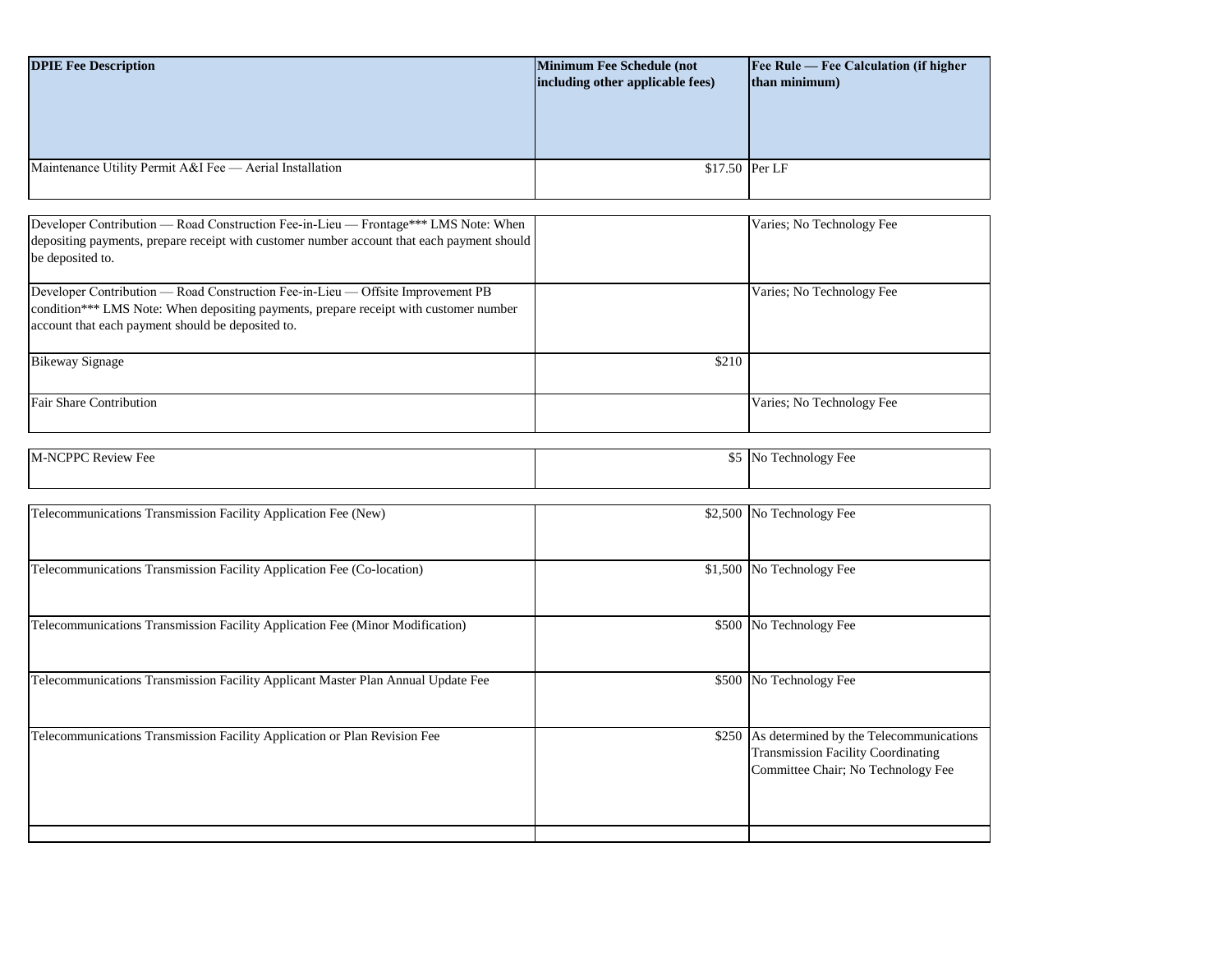| <b>DPIE Fee Description</b>                                           | <b>Minimum Fee Schedule (not</b><br>including other applicable fees) | <b>Fee Rule — Fee Calculation (if higher</b><br>than minimum)                  |
|-----------------------------------------------------------------------|----------------------------------------------------------------------|--------------------------------------------------------------------------------|
| Telecommunications Antenna/Cell Tower Permit Fee (New)                |                                                                      | \$750 $$50 + (Construction Cost x 0.008) +$<br>Grading Fee $+$ \$5 M-NCPPC Fee |
| Telecommunications Antenna/Cell Tower Permit Fee (Co-location)        | \$375                                                                |                                                                                |
| Telecommunications Antenna/Cell Tower Permit Fee (Minor Modification) | \$225                                                                |                                                                                |

| Small Wireless Facility Administrative Fee (Filing Fee)                                                                          | \$400                                                          |                                                                          |
|----------------------------------------------------------------------------------------------------------------------------------|----------------------------------------------------------------|--------------------------------------------------------------------------|
| Small Wireless Facility Permit Fee - per linear foot of utility facility installed under roadway<br>pavement in public R/W       | \$2.60                                                         | Per LF Utility Facility Under Roadway<br>Pavement in Public R/W          |
| Small Wireless Facility Permit Fee - per linear foot of utility facility installed outside<br>roadway pavement in public R/W     |                                                                | \$0.65 Per LF Utility Facility Outside Roadway<br>Pavement in Public R/W |
| Small Wireless Facility Permit Fee – per linear foot of aerial utility facility in public R/W                                    |                                                                | \$0.30 Per LF Aerial Utility Facility in Public R/W                      |
| Small Wireless Facility Permit Fee - per structure                                                                               |                                                                | \$50.00 Per Structure                                                    |
| Small Wireless Facility Permit Fee Moratorium Road – per linear foot of roadway pavement<br>cut                                  | \$13.00                                                        | Per LF Roadway Pavement Cut                                              |
| Small Wireless Facility Permit Revision Fee (before issuance) - for each review cycle after<br>first                             |                                                                | \$150.00 Per Review Cycle after First Cycle                              |
| Small Wireless Facility Permit Revision Fee (after issuance)                                                                     | Calculated based on the above for<br>revised portion of permit |                                                                          |
| Small Wireless Facility Permit Extension Fee                                                                                     | \$130.00                                                       |                                                                          |
| Small Wireless Facility Maintenance Utility Permit Fee - Issuance                                                                | No charge                                                      |                                                                          |
| Small Wireless Facility Maintenance Utility Permit Fee — Renewal (due annually, beginning<br>on first anniversary)               | \$270.00 per facility Due Annually                             |                                                                          |
| (Additional fees due at renewal of Small Wireless Facility Maintenance Utility Permit, based<br>on work performed in prior year) |                                                                |                                                                          |
| Small Wireless Facility Maintenance Utility Permit Fee - category 1 cuts in pavement -<br>cuts of 100 square feet or smaller     | \$165.00                                                       | Per Cut up to 100 SF                                                     |